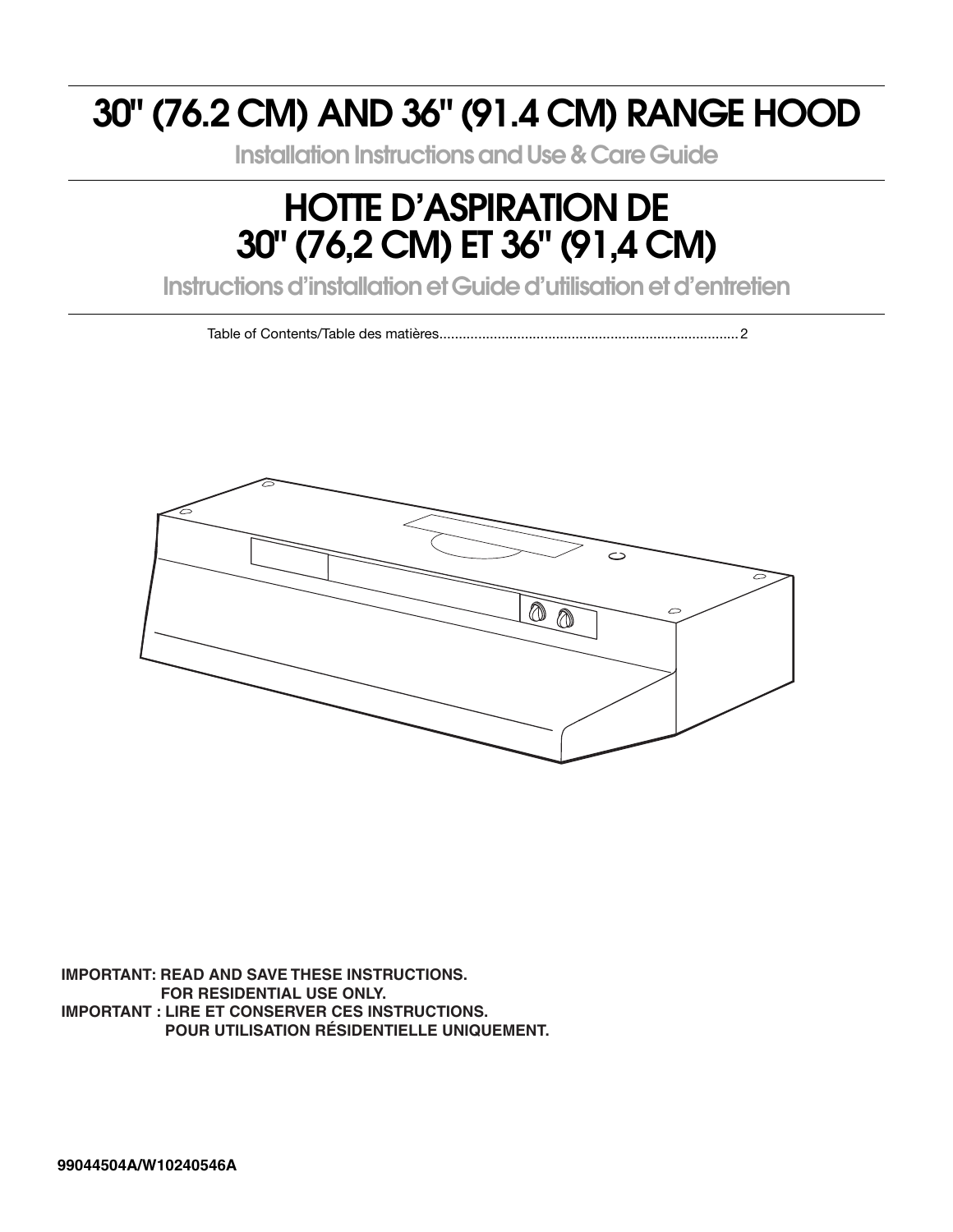# **TABLE OF CONTENTS**

| Venting Requirements (Vented Models Only)5 |  |
|--------------------------------------------|--|
|                                            |  |
|                                            |  |
|                                            |  |
|                                            |  |
|                                            |  |
|                                            |  |
|                                            |  |
|                                            |  |
|                                            |  |
|                                            |  |
|                                            |  |
|                                            |  |
|                                            |  |

# **TABLE DES MATIÈRES**

| .22 |
|-----|
| .22 |
| .23 |
| .23 |

# **RANGE HOOD SAFETY**

### **Your safety and the safety of others are very important.**

We have provided many important safety messages in this manual and on your appliance. Always read and obey all safety messages.



This is the safety alert symbol.

This symbol alerts you to potential hazards that can kill or hurt you and others.

All safety messages will follow the safety alert symbol and either the word "DANGER" or "WARNING." These words mean:



# **WARNING**

**You can be killed or seriously injured if you don't immediately follow instructions.**

**You can be killed or seriously injured if you don't follow instructions.**

All safety messages will tell you what the potential hazard is, tell you how to reduce the chance of injury, and tell you what can happen if the instructions are not followed.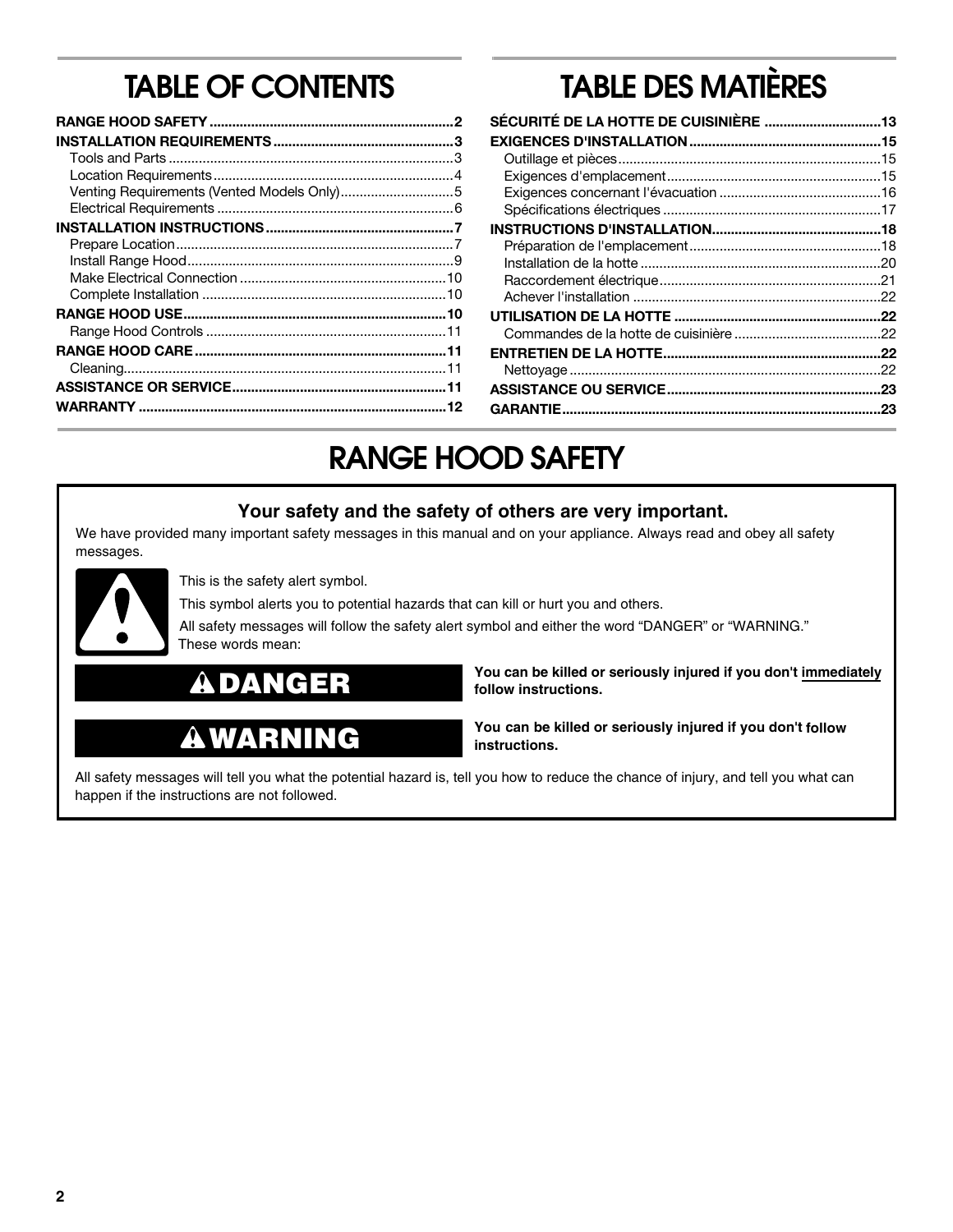# **IMPORTANT SAFETY INSTRUCTIONS**

**WARNING:** TO REDUCE THE RISK OF FIRE, ELECTRIC SHOCK, OR INJURY TO PERSONS, OBSERVE THE FOLLOWING:

- Use this unit only in the manner intended by the manufacturer. If you have questions, contact the manufacturer.
- Before servicing or cleaning the unit, switch power off at service panel and lock the service disconnecting means to prevent power from being switched on accidentally. When the service disconnecting means cannot be locked, securely fasten a prominent warning device, such as a tag, to the service panel.
- Installation work and electrical wiring must be done by qualified person(s) in accordance with all applicable codes and standards, including fire-rated construction.
- Sufficient air is needed for proper combustion and exhausting of gases through the flue (chimney) of fuel burning equipment to prevent backdrafting. Follow the heating equipment manufacturer's guideline and safety standards such as those published by the National Fire Protection Association (NFPA), the American Society for Heating, Refrigeration and Air Conditioning Engineers (ASHRAE), and the local code authorities.
- When cutting or drilling into wall or ceiling; do not damage electrical wiring and other utilities.
- Ducted fans must always be vented outdoors. **CAUTION:** For general ventilating use only. Do not use to exhaust hazardous or explosive materials and vapors.

 **CAUTION:** To reduce risk of fire and to properly exhaust air, be sure to duct air outside - do not vent exhaust air into spaces within walls or ceilings, attics or into crawl spaces, or garages.

**WARNING:** TO REDUCE THE RISK OF FIRE, USE ONLY METAL DUCTWORK.

### **WARNING:** TO REDUCE THE RISK OF A RANGE TOP GREASE FIRE:

- Never leave surface units unattended at high settings. Boilovers cause smoking and greasy spillovers that may ignite. Heat oils slowly on low or medium settings.
- Always turn hood ON when cooking at high heat or when flambeing food (i.e. Crepes Suzette, Cherries Jubilee, Peppercorn Beef Flambé).
- Clean ventilating fans frequently. Grease should not be allowed to accumulate on fan or filter.
- Use proper pan size. Always use cookware appropriate for the size of the surface element.

### **WARNING:** TO REDUCE THE RISK OF INJURY TO PERSONS IN THE EVENT OF A RANGE TOP GREASE FIRE, OBSERVE THE FOLLOWING:<sup>a</sup>

- SMOTHER FLAMES with a close fitting lid, cookie sheet, or metal tray, then turn off the burner. BE CAREFUL TO PREVENT BURNS. If the flames do not go out immediately, EVACUATE AND CALL THE FIRE DEPARTMENT.
- NEVER PICK UP A FLAMING PAN you may be burned.
- DO NOT USE WATER, including wet dishcloths or towels a violent steam explosion will result.
- Use an extinguisher ONLY if:
	- You know you have a class ABC extinguisher, and you already know how to operate it.
	- The fire is small and contained in the area where it started.
	- The fire department is being called.
	- You can fight the fire with your back to an exit.

a Based on "Kitchen Fire Safety Tips" published by NFPA.

■ **WARNING:** To reduce the risk of fire or electrical shock, do not use this fan with any solid-state speed control device.

# **SAVE THESE INSTRUCTIONS**

# **INSTALLATION REQUIREMENTS**

### **Tools and Parts**

Gather the required tools and parts before starting installation. Read and follow the instructions provided with any tools listed here.

### **Tools needed**

- Drill
- $1\frac{1}{4}$ " (3.0 cm) drill bit
- 1/<sub>8</sub>" (3.0 mm) drill bit for pilot holes
- **Pencil**
- Wire stripper or utility knife
- Tape measure or ruler
- Caulking gun and weatherproof caulking compound
- Flat-blade screwdriver
- Phillips screwdriver

### **For vented installations, you also need:**

- Saber or keyhole saw
- Vent clamps
- **Metal snips**
- Compass or 8" (20.3 cm) circle template

### **Parts supplied**

Remove parts from package. Check that all parts are included.

- **Filter**
- $4 #10 \times \%$ " mounting screws
- 7" (17.8 cm) round transition plate
- 7" (17.8 cm) damper/vent connector
- $3\frac{1}{4}$ " x 10" (8.3 x 25.4 cm) damper/vent connector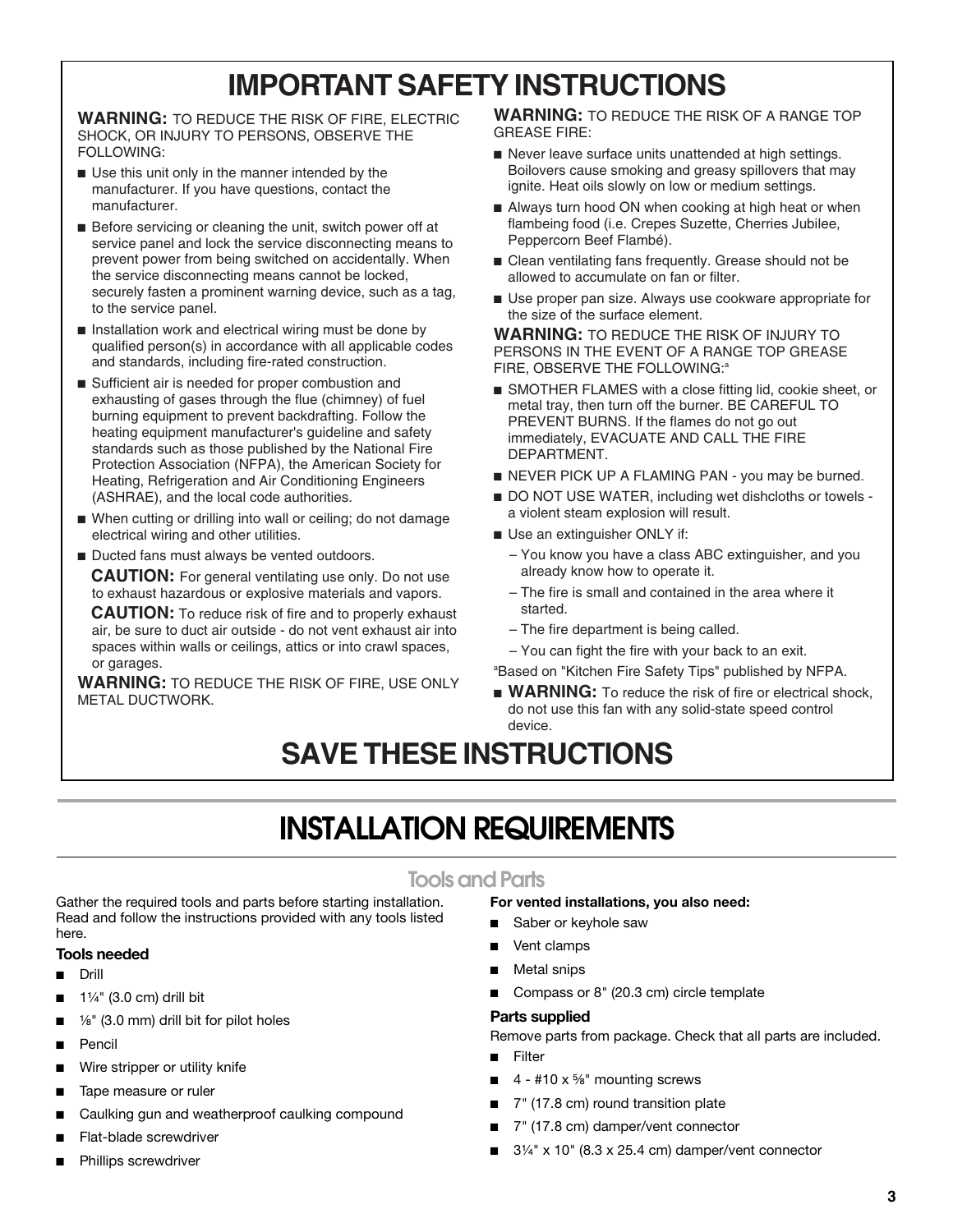### **Parts needed**

### **For direct wire installation**

- UL listed or CSA approved  $\frac{1}{2}$ " (12.5 mm) strain relief
- 75-watt max incandescent light bulb
- Power supply cable (if needed, for direct wire installation)

### **For power supply cord installation**

- UL Listed Power Supply Cord Connection Kit marked for range hood use.
- 75-watt max incandescent light bulb

### **For vented installations you also need:**

- $3\frac{1}{4}$ " x 10" (8.3 x 25.4 cm) or 7" (17.8 cm) round metal venting
- 7" (17.8 cm) round damper, if using 7" (17.8 cm) round vent system

### **For cabinets with recessed bottoms:**

- Two 2" (5.1 cm) wide filler strips. Length and thickness determined by recess dimensions.
- Four flat head wood screws or machine screws with washers and nuts (to attach filler strips).

### **Location Requirements**

**IMPORTANT:** Observe all governing codes and ordinances.

- It is the installer's responsibility to comply with installation clearances specified on the model/serial rating plate. The model/serial rating plate is located inside the range hood on the rear wall.
- Range hood location should be away from strong draft areas, such as windows, doors and strong heating vents.
- Cabinet opening dimensions that are shown must be used. Given dimensions provide minimum clearance. Consult the cooktop/range manufacturer installation instructions before making any cutouts.
- Grounded electrical outlet is required. See "Electrical Requirements" section.
- The hood is factory-set for vented installations. For nonvented (recirculating) installations, charcoal filter pad Part Number 4378581 is available from your dealer.
- All openings in ceiling and wall where range hood will be installed must be sealed.

### **For Mobile Home Installations**

The installation of this range hood must conform to the Manufactured Home Construction Safety Standards, Title 24 CFR, Part 328 (formerly the Federal Standard for Mobile Home Construction and Safety, title 24, HUD, Part 280) or when such standard is not applicable, the standard for Manufactured Home Installation 1982 (Manufactured Home Sites, Communities and Setups) ANSI A225.1/NFPA 501A\*, or latest edition, or with local codes.



### **Installation Clearances**

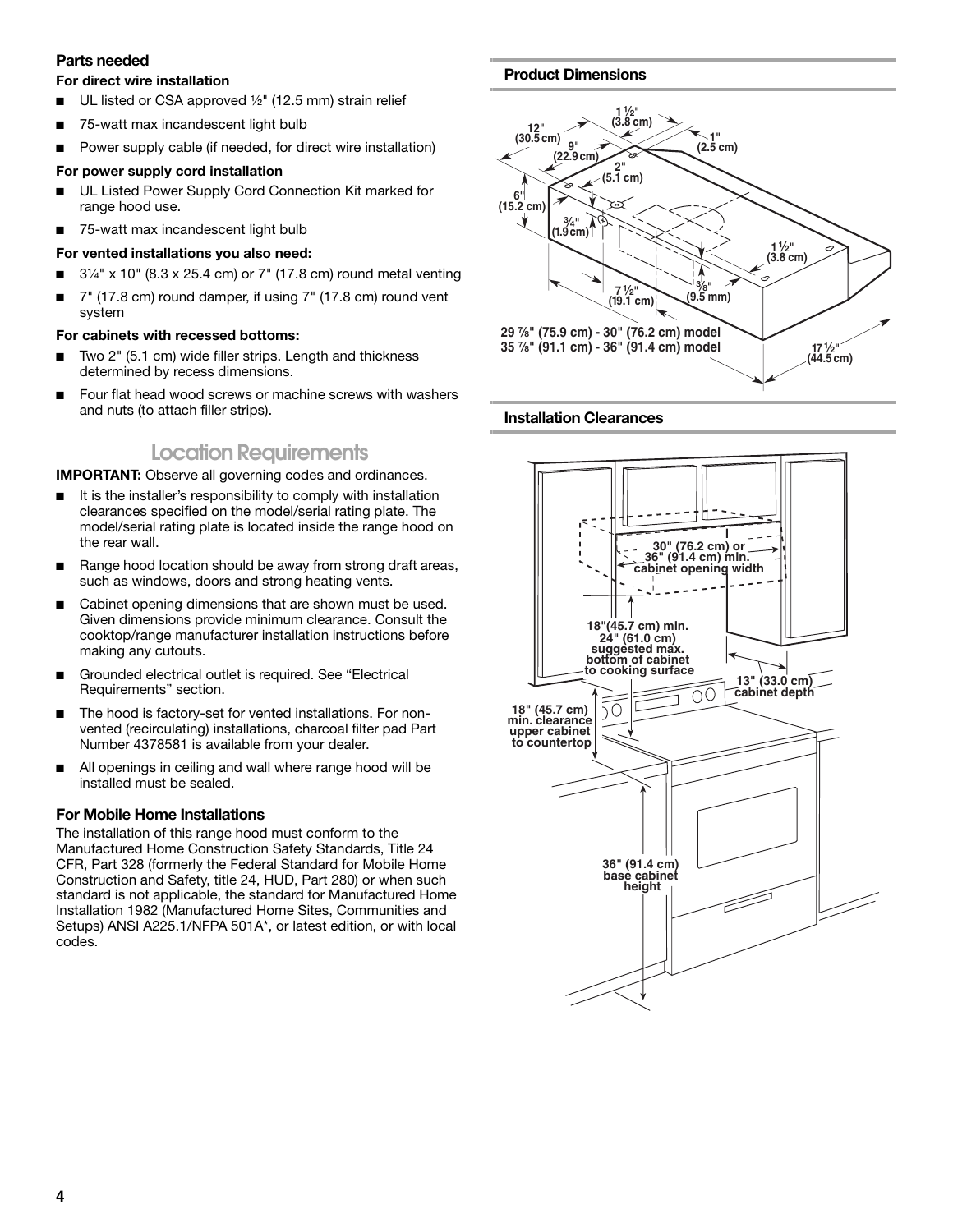**Venting Requirements (Vented Models Only)**

- Vent system must terminate to the outdoors, except for nonvented (recirculating) installations.
- Do not terminate the vent system in an attic or other enclosed area.
- Do not used a 4" (10.2 cm) laundry-type wall cap.
- Use a  $7"$  (17.8 cm) round metal vent or a  $3\frac{1}{4}"$  x 10" (8.3 x 25.4 cm) rectangular metal vent. Rigid metal vent is recommended. Plastic or metal foil vent is not recommended.
- The length of vent system and number of elbows should be kept to a minimum to provide efficient performance.

#### **For the most efficient and quiet operation:**

- Use no more than three 90° elbows.
- Make sure there is a minimum of  $24$ " (61 cm) of straight vent between the elbows if more than 1 elbow is used.
- Do not install 2 elbows together.
- Use clamps to seal all joints in the vent system.
- The vent system must have a damper. If roof or wall cap has a damper, do not use damper supplied with the range hood.
- Use caulking to seal exterior wall or roof opening around the cap.

#### **Cold Weather Installations**

An additional back draft damper should be installed to minimize backward cold air flow and a thermal break should be installed to minimize conduction of outside temperatures as part of the vent system. The damper should be on the cold air side of the thermal break.

The break should be as close as possible to where the vent system enters the heated portion of the house.

#### **Makeup Air**

Local building codes may require the use of make up air systems when using ventilation systems greater than specified CFM of air movement. The specified CFM varies from locale to locale. Consult your HVAC professional for specific requirements in your area.

#### **Venting Methods**

Vent system can terminate either through the roof or wall. Use  $3\frac{1}{4}$ " x 10" (8.3 x 25.4 cm) with a maximum vent length of 35 ft (10.7 m) or 7" (17.8 cm) round vent with a maximum length of 50 ft (15.2 m) for vent system.

**NOTE:** Flexible vent is not recommended. Flexible vent creates back pressure and air turbulence that gently reduces performance.



- *A. 7" (17.8 cm) round vent or a 3*¹⁄₄*" x 10" (8.3 x 25.4 cm) vent through roof*
- *B. Round vent: use 7" (17.8 cm) round damper (purchased separately)*
- *C. 18" (45.7 cm) 24" (61.0 cm) above cooking surface*
- *D. Roof cap*

**Roof Venting Wall Venting** 

D

A

B

C



- *through the wall*
- *C. 18" (45.7 cm) 24" (61.0 cm) above cooking surface*
- *D. Wall cap*

#### **Calculating Vent System Length**

To calculate the length of the system you need, add the equivalent feet (meters) for each vent piece used in the system.

#### **7" (17.8 cm) Vent System**

| <b>Vent Piece</b>                                                        | 7" (17.8 cm) Round  |  |
|--------------------------------------------------------------------------|---------------------|--|
| $45^\circ$ elbow                                                         | $2.5$ ft<br>(0.8 m) |  |
| 90° elbow                                                                | 5.0 ft<br>(1.5 m)   |  |
| 7" (17.8 cm)<br>wall cap                                                 | $0.0$ ft<br>(0.0 m) |  |
| $3\frac{1}{4}$ x 10" (8.3 cm x 25.4 cm)<br>to 7" (17.8 cm)               | $4.5$ ft<br>(1.4 m) |  |
| 31/ <sub>4</sub> " x 10" (8.3 cm x 25.4 cm)<br>to 7" (17.8 cm) 90° elbow | $5.0$ ft<br>(1.5 m) |  |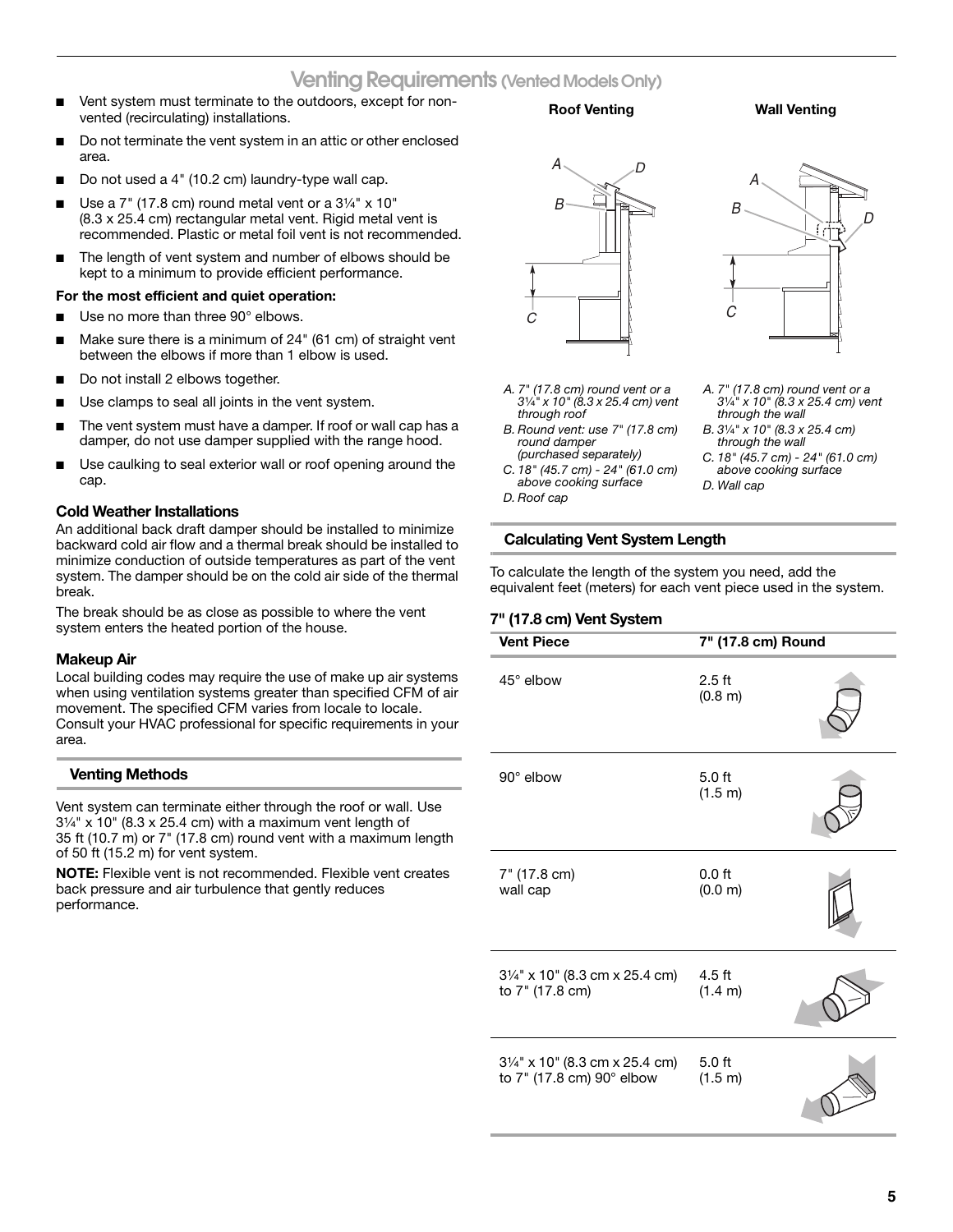### **Example vent system**



| <b>Maximum Recommended Length</b> | $= 50$ ft (15.2 m)  |
|-----------------------------------|---------------------|
| 1 - $90^\circ$ elbow              | $= 5.0$ ft (1.5 m)  |
| 1 - wall cap                      | $= 0.0$ ft (0.0 m)  |
| 8 ft (2.4 m) straight             | $= 8.0$ ft (2.4 m)  |
| Length of 7" (17.8 cm) system     | $= 13.0$ ft (3.9 m) |

### **3¹⁄₄" x 10" (8.3 cm x 25.4 cm) Vent System**

| $3\frac{1}{4}$ " x 10" (8.3 cm x 25.4 cm)<br>$90^\circ$ elbow | $5.0$ ft<br>(1.5 m)  |  |
|---------------------------------------------------------------|----------------------|--|
| $3\frac{1}{4}$ x 10" (8.3 cm x 25.4 cm)<br>flat elbow         | $12.0$ ft<br>(3.7 m) |  |
| $3\frac{1}{4}$ " x 10" (8.3 cm x 25.4 cm)<br>wall cap         | $0.0$ ft<br>(0.0 m)  |  |

### **Example vent system**

**Vent Piece**



 $1 - \text{wall cap}$  = 0.0 ft (0.0 m) Length of  $3\frac{1}{4}$ " x 10" (8.3 cm x 25.4 cm) system = 13.0 ft (3.9 m)

### **Electrical Requirements**

Observe all governing codes and ordinances.

Ensure that the electrical installation is adequate and in conformance with National Electrical Code, ANSI/NFPA 70 (latest edition), or CSA Standards C22.1-94, Canadian Electrical Code, Part 1 and C22.2 No. 0-M91 (latest edition) and all local codes and ordinances.

If codes permit and a separate ground wire is used, it is recommended that a qualified electrician determine that the ground path is adequate.

A copy of the above code standards can be obtained from:

National Fire Protection Association One Batterymarch Park Quincy, MA 02269 CSA International 8501 East Pleasant Valley Road Cleveland, OH 44131-5575

- A 120 Volt, 60 Hz., AC only, 15-amp, fused electrical circuit is required.
- If the house has aluminum wiring follow the procedure below:
	- **1.** Connect a section of solid copper wire to the pigtail leads.
	- **2.** Connect the aluminum wiring to the added section of copper wire using special connectors and/or tools designed and UL listed for joining copper to aluminum. Follow the electrical connector manufacturer's recommended procedure. Aluminum/copper connection must conform with local codes and industry accepted wiring practices.
- Wire sizes and connections must conform with the rating of the appliance as specified on the model/serial rating plate. The model/serial plate is located behind the filter on the rear wall of the range hood.
- Wire sizes must conform to the requirements of the National Electrical Code, ANSI/NFPA 70 (latest edition), or CSA Standards C22. 1-94, Canadian Electrical Code, Part 1 and C22.2 No. 0-M91 (latest edition) and all local codes and ordinances.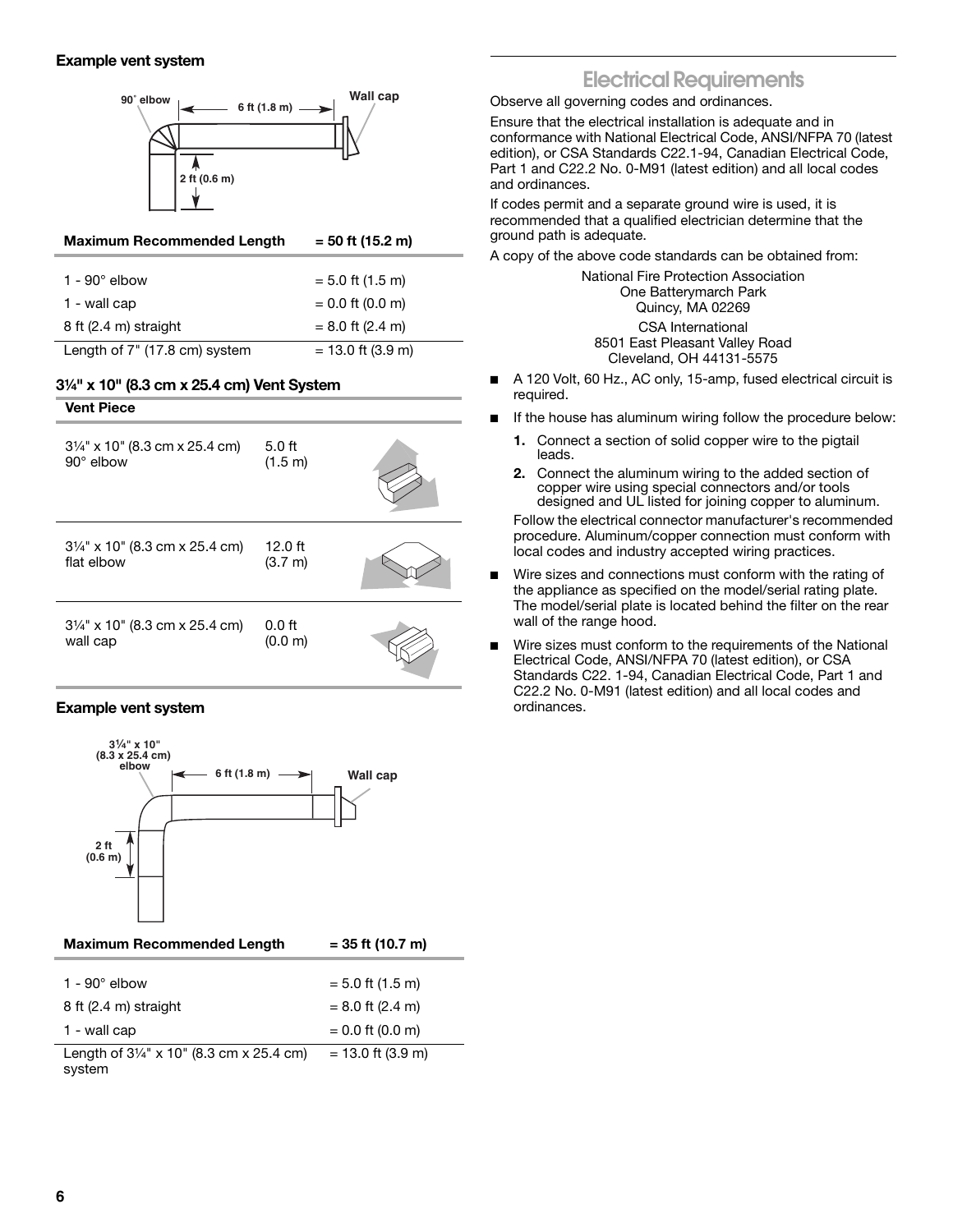# **INSTALLATION INSTRUCTIONS**

### **Prepare Location**

**NOTE:** For vented installations, it is recommended that the vent system be installed before hood is installed.

Before making cutouts, make sure there is proper clearance within the ceiling or wall for exhaust vent.

- **1.** For vented installations, determine which venting method to use: roof or wall.
- **2.** Select a flat surface for assembling the range hood. Place covering over that surface.

### **WARNING**

### **Excessive Weight Hazard**

**Use two or more people to move and install range hood.**

**Failure to do so can result in back or other injury.**

- **3.** Using 2 or more people, lift the range hood onto covered surface.
- **4.** If cabinet has recessed bottom, add wood filler strips on each side. Install screws to attach filler strips in locations shown.



### **Determine Wiring Hole Location**

Cut only one  $1\frac{1}{4}$ " (3.2 cm) diameter wiring access hole. See Step 2 for wiring hole location instructions. Either wiring hole can be used.

**1.** Determine and clearly mark a vertical centerline on the wall and cabinet in the area the vent opening will be made.



*A. Centerline*

### **2. To wire through top:**

Mark a line 7½" (19.0 cm) from the right of the centerline on the underside of the cabinet. Mark the point on this line that is 2" (5.0 cm) from back wall. Drill a 1¼" (3.0 cm) diameter hole through the cabinet at this point.



### **To wire through rear wall:**

Mark a line 7½" (19.0 cm) from the right of the centerline on the wall. Mark the point on this line that is ¾" (1.9 cm) from underside of cabinet. Drill a 1¼" (3.0 cm) diameter hole through wall at this point.



**Style 1 - Cut Openings for 3¼" x 10" (8.3 cm x 25.4 cm) Rectangular Vent System**

### **Roof Venting**

To make a 4" x 10½" (10.2 cm x 26.7 cm) rectangular cutout on the underside of cabinet top and bottom:

- **1.** Mark lines 1½" (3.8 cm) and 5½" (14.0 cm) from the back wall on the centerline of the underside of cabinet.
- **2.** Mark lines 5¼" (13.3 cm) to the right and left of the centerline on the underside of cabinet.
- **3.** Use saber or keyhole saw to cut a rectangular opening for vent.
- **4.** Repeat steps 1-3 for the underside of the top of the cabinet.



**\*From wall, not cabinet frame**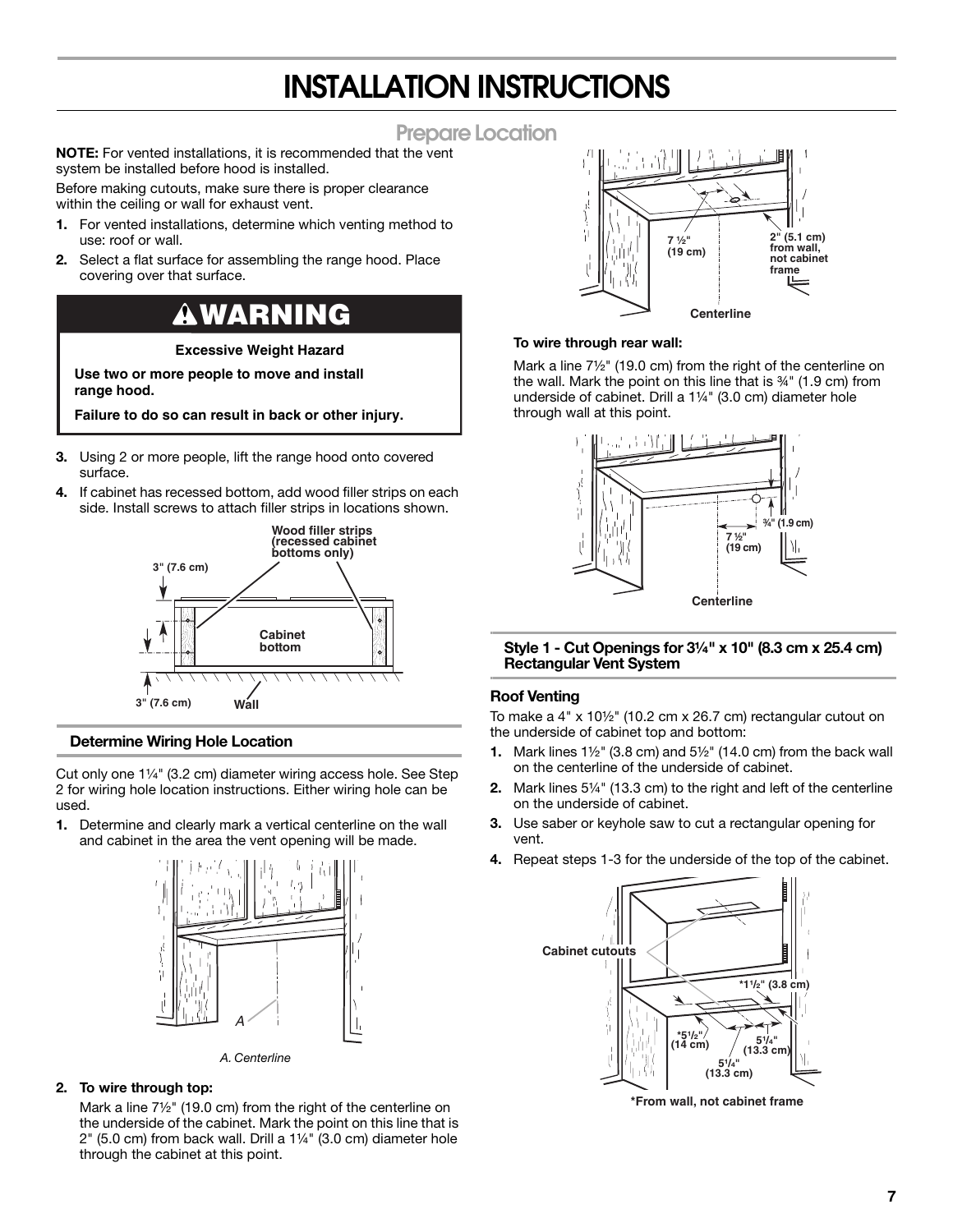### **Wall Venting**

To make a  $4" \times 10\frac{1}{2}$ " (10.2 cm x 26.7 cm) rectangle in the wall:

- **1.** Make 2 lines by measuring from floor 65%" (167.3 cm) and 62%" (158.4 cm) or 1/<sup>8</sup>" (3.2 mm) and 3<sup>5</sup>%" (9.2 cm) down from underside of cabinet and mark on the centerline on the back wall.
- **2.** Mark lines 5¼" (13.3 cm) to the right and left of the centerline on the wall.
- **3.** Use saber or keyhole saw to cut a rectangular opening in the wall for the vent.



### **Style 2 - Cut Openings for 7" (17.8 cm) Round Vent System**

### **Roof Venting**

To make a  $7\frac{1}{4}$ " (18.4 cm) circle on the underside of the cabinet top and bottom:

- **1.** Mark a centerline on the underside of the cabinet bottom.
- **2.** Mark a line 5" (12.7 cm) from the back wall on the underside of the top of cabinet.
- **3.** Draw a circle using a compass or  $7\frac{1}{4}$ " (18.4 cm) circle template.
- **4.** Use saber or keyhole saw to cut a 71/4" (18.4 cm) diameter opening.
- **5.** Repeat steps 1-4 for the underside of the top of the cabinet.



### **Style 3 - Cut Openings for 3¼" x 10" (8.3 x 25.4 cm) Rectangular Vent to 7" (17.8 cm) Round Vent Transition**

### **Roof Venting**

To make a  $4" \times 10\frac{1}{2}$ " (10.2 x 26.7 cm) rectangular cutout on the underside of cabinet bottom:

- **1.** Mark lines 1½" (3.8 cm) and 5½" (14.0 cm) from the back wall on the centerline of the underside of cabinet.
- **2.** Mark lines 5¼" (13.3 cm) to the right and left of the centerline on the underside of cabinet.
- **3.** Use saber or keyhole saw to cut a rectangular opening for vent.



To make a  $7\frac{1}{4}$ " (18.4 cm) circle on the underside of the cabinet top:

- **1.** Mark a centerline on the underside of the top of cabinet.
- **2.** Mark a line 5" (12.7 cm) from the back wall on the underside of the top of cabinet.
- **3.** Draw a circle using a compass or  $7\frac{1}{4}$ " (18.4 cm) circle template.
- **4.** Use saber or keyhole saw to cut a  $7\frac{1}{4}$ " (18.4 cm) diameter opening.



### **Install Vent System**

- **1.** Install vent through the vent opening in upper cabinet or wall. Complete venting system according to the selected venting method. See "Venting Requirements" section.
- **2.** Use caulking to seal exterior wall or roof opening around the cap.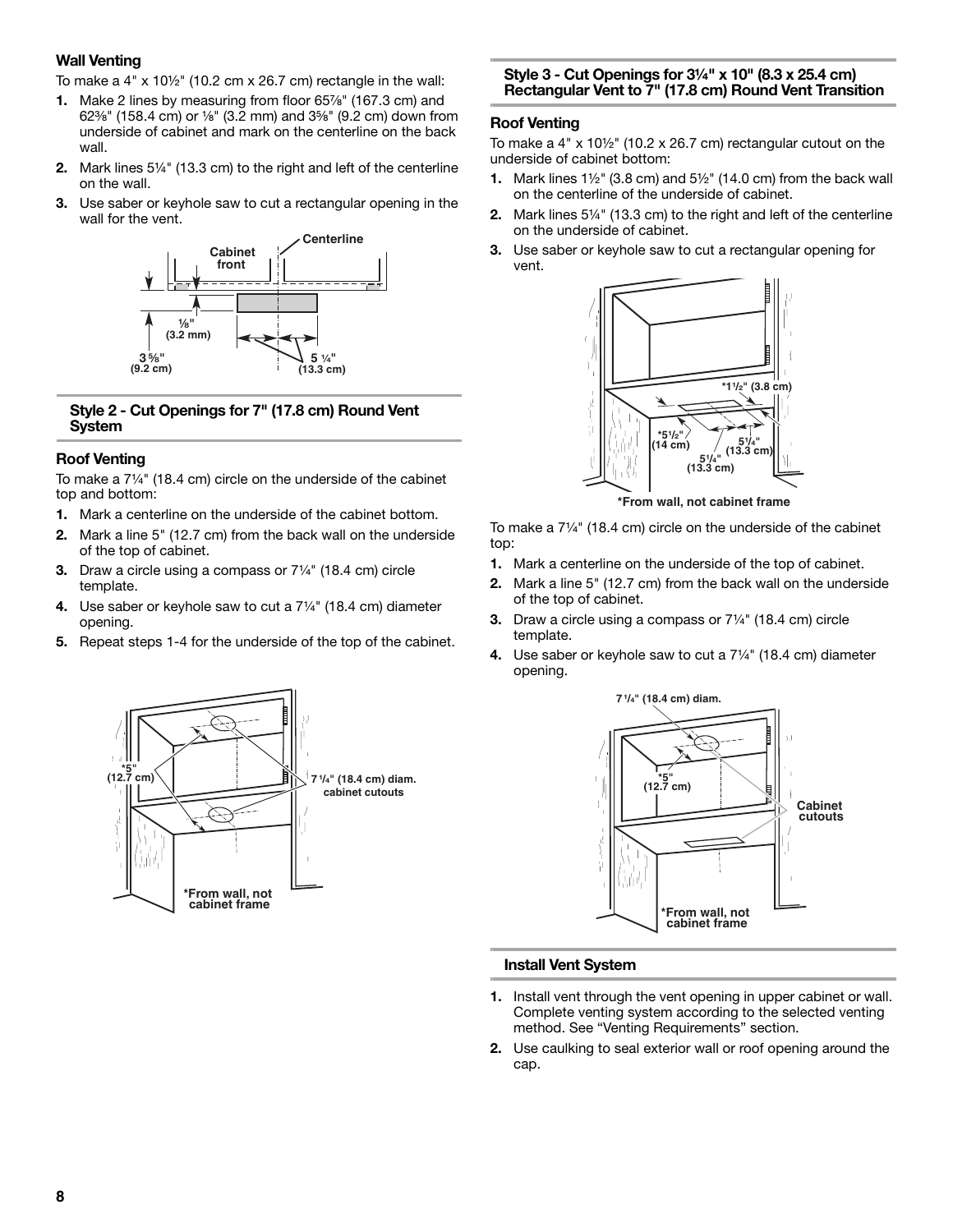### **Install Range Hood**

**1.** Remove terminal box cover. Depending on your installation, remove either back or top wiring knockout.



*A. Terminal box cover*

- **2.** Remove the rectangular and round vent connectors from hood. Set the connectors and screws aside for use if connecting to a rectangular vent system.
- **3. For vented installations:**
	- Check that the louver cover is installed in front of hood.
	- Remove either top or rear rectangular vent knockout. If using round vent, remove both top rectangular and semicircular knockouts.
	- If using rectangular vent, attach rectangular damper/vent connectors.
	- Reinstall round vent connector.

**NOTE:** If the wall cap is directly behind the vent connector, the dampers in the connector and wall cap must not interfere with each other. Remove the vent connector damper if they interfere.

#### **For non-vented installations:**

Remove louver cover from front of hood.



**4.** Lift the range hood up under cabinet and determine final location by centering beneath cabinet. Mark on the underside of cabinet the location of the 4 keyhole mounting slots on the range hood. Set range hood aside on a covered surface.



*A. Keyhole slot*

**5.** Use 1/8" (3 mm) drill bit and drill 4 pilot holes as shown.



*A. Drill pilot hole*

**6.** Install the 4 - #10 x <sup>5</sup>/<sub>8</sub>" mounting screws in pilot holes. Leave about  $\frac{1}{4}$ " (6.4 cm) space between screw heads and cabinet to slide range hood into place.







**Electrical Shock Hazard**

**Disconnect power before servicing.**

**Replace all parts and panels before operating.**

**Failure to do so can result in death or electrical shock.**

- **7. For Direct Wire Installations:**
	- Install a UL listed or CSA approved strain relief.



*A. UL listed or CSA approved strain relief*

■ Pull about 12" (30 cm) of wire through wall or cabinet and into opening.

#### **For Power Supply Installations:**

- Follow instructions included with power supply cord kit marked for range hoods.
- **8.** Using 2 people, lift range hood into final position, feeding electrical wire through wiring opening. Position the range hood so that the large end of the keyhole slots are over the screws. Then push the hood toward the wall so that the screws are in the neck of the slots. Tighten mounting screws to cabinet, making sure mounting screws are in narrow neck of slots.
- **9.** Check that damper, if used, rotates up and down freely.

#### **10. For Vented Installations Only:**

Connect ventwork to hood. Seal joints with clamps to make secure and airtight.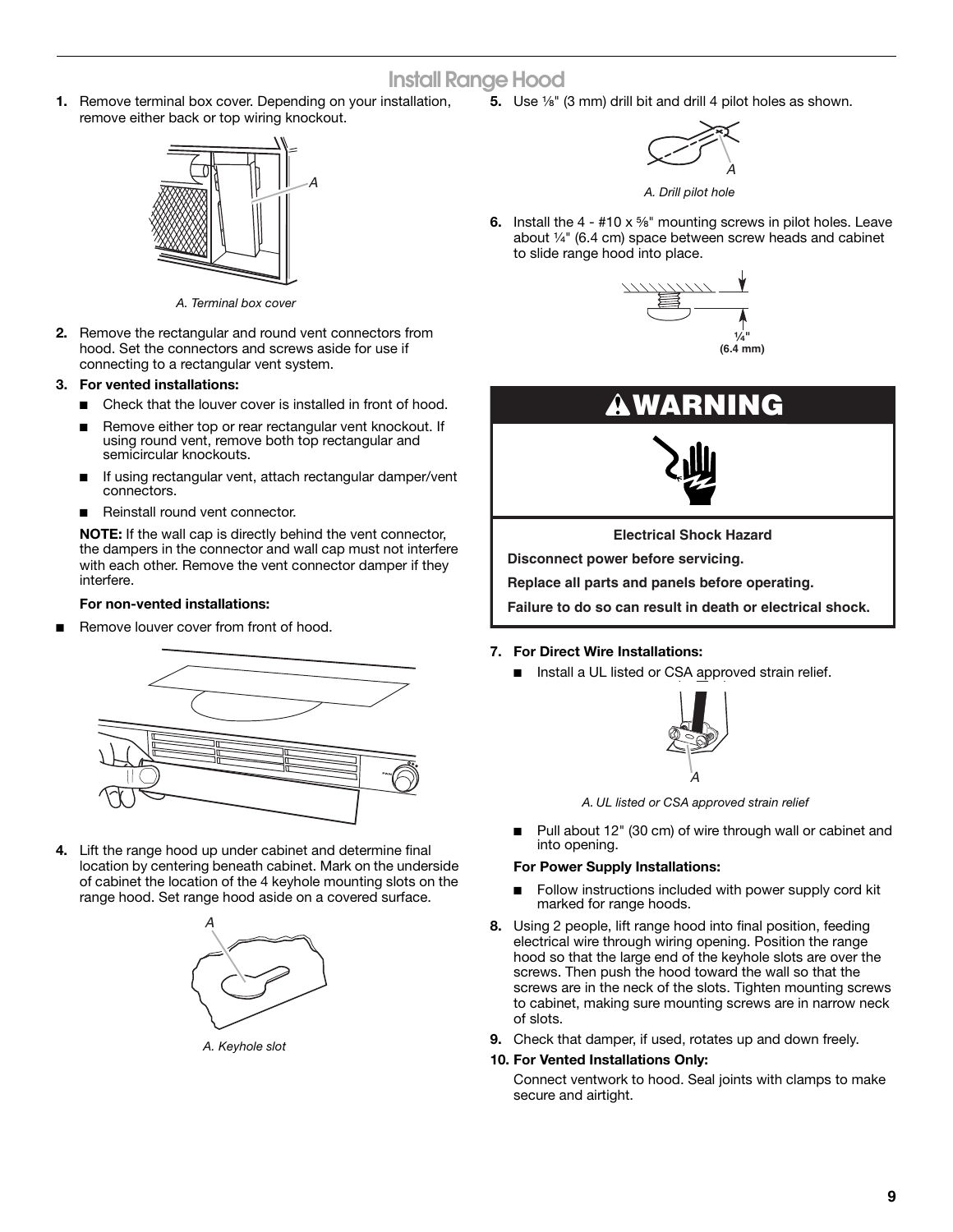### **Make Electrical Connection**

# **WARNING**

**Fire Hazard**

**Electrically ground the blower.**

**Use copper wire.**

**Connect ground wire to green ground screw in terminal box.**

**Failure to do so can result in death, fire, or electrical shock.**

### **Direct Wire Installation**

**1.** Connect the white wire of the home power supply cable with the white wire in the range hood using a UL listed wire connector.



- *A. White wires*
- *B. Black wires*
- *C. Green ground screw*
- *D. Ground wire*
- *E. UL listed or CSA approved strain relief*
- *F. UL listed wire connector*
- **2.** Connect the black wire of the home power supply cable with the black wire in the range hood using a UL listed wire connector.
- **3.** Connect ground wire (green or bare) of home power supply cable to the green ground screw in the terminal box.
- **4.** Tighten strain relief screws.
- **5.** Install the terminal box cover.
- **6.** Reconnect power.

### **Complete Installation**

### **Install 75-watt (max.) incandescent light bulb**

**1.** Squeeze the plastic lens cover and remove it from the hood.



**2.** Screw light bulb into socket.

**3.** Replace lens cover by squeezing cover and inserting tabs into slots.

### **Install Charcoal filter**

### **For non-vented (recirculating) installations:**

Install charcoal filter pad Part Number 4378581 available from your dealer. See "Range Hood Care" section for installation instructions.

### **Check Range Hood Operation**

- **1.** Check light operation by turning the light knob.
- **2.** Check operation of fan by turning the fan knob.
- **3.** If the range hood does not operate, check to see whether a circuit breaker has tripped or a house fuse has blown.
- **4. NOTE:** To get the most efficient use from your new range hood, read the "Range Hood Use" section.

# **RANGE HOOD USE**

The range hood is designed to remove smoke, cooking vapors and odors from the cooktop area. For best results, start the hood before cooking and allow it to operate several minutes after the cooking is complete to clear all smoke and odors from the kitchen.

The hood controls are located on the front right-hand side of the range hood.

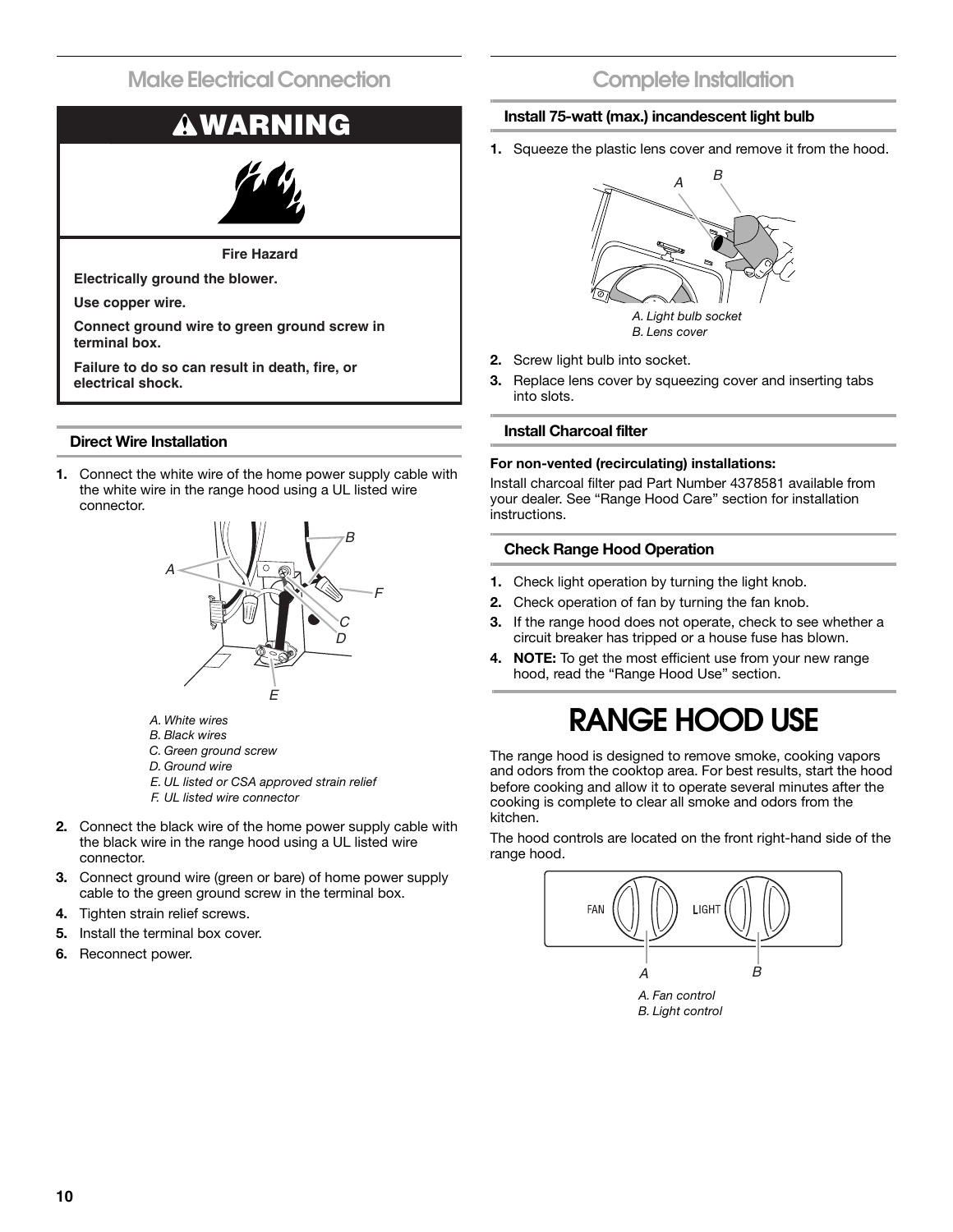### **Range Hood Controls**

### **Operating the Light**

The LIGHT control is shown in the off position. For maximum lighting, rotate the control clockwise 45°. Rotate the control clockwise another 45° for minimum lighting.

### **Operating the Fan**

The FAN control is shown in the off position. To turn the fan on, rotate the control clockwise. The fan speed will start at high. Rotating the control clockwise will vary the speed from high to low. The speed can be changed anytime during fan operation.

# **RANGE HOOD CARE**

### **Cleaning**

**IMPORTANT:** Clean the hood and grease filters frequently according to the following instructions. Replace grease filters before operating hood.

### **Exterior Surfaces:**

To avoid damage to the exterior surface, do not use steel wool or soap-filled scouring pads.

Always wipe dry to avoid water marks.

### **Cleaning Method:**

- Liquid detergent soap and water, or all-purpose cleanser
- Wipe with damp soft cloth or nonabrasive sponge, then rinse with clean water and wipe dry.

### **Metal Grease Filter:**

### **For vented installations:**

**1.** Turn the filter retainer to release filter.



*A. Filter retainer*

- **2.** Wash metal filters as needed in dishwasher or hot detergent solution.
- **3.** Reinstall the filter by placing the back edge in the channel at rear of hood. Push filter into place, turn the filter retainer to reattach filter to range hood.

### **Non-Vented (recirculating) Installation Filters:**

The charcoal filter is not washable. Replace with Kit Number 4378581.

### **To replace charcoal filter:**

- **1.** Turn the filter retainer to release the charcoal filter.
- **2.** Install new charcoal filter with the blue side against the range hood by placing back edge of filter in channel at rear of range hood.
- **3.** Push filter up into place. Turn the filter retainer to reattach filter to range hood.

# **ASSISTANCE OR SERVICE**

When calling for assistance or service, please know the purchase date and the complete model and serial number of your appliance. This information will help us to better respond to your request.

### **If you need replacement parts**

If you need to order replacement parts, we recommend that you use only factory specified parts. Factory specified parts will fit right and work right because they are made with the same precision used to build every new appliance. To locate factory specified replacement parts in your area, call us or your nearest designated service center.

### **In the U.S.A.**

Call the Whirlpool Customer eXperience Center toll free: **1-800-253-1301.**

### **Our consultants provide assistance with:**

- Features and specifications on our full line of appliances.
- Installation information.
- Use and maintenance procedures.
- Accessory and repair parts sales.
- Specialized customer assistance (Spanish speaking, hearing impaired, limited vision, etc.).
- Referrals to local dealers, repair parts distributors and service companies. Whirlpool designated service technicians are trained to fulfill the product warranty and provide afterwarranty service, anywhere in the United States.

To locate the Whirlpool designated service company in your area, you can also look in your telephone directory Yellow Pages.

### **For further assistance**

If you need further assistance, you can write to Whirlpool Corporation with any questions or concerns at:

Whirlpool Brand Home Appliances Customer eXperience Center 553 Benson Road Benton Harbor, MI 49022-2692

Please include a daytime phone number in your correspondence.

### **In Canada**

Call the Whirlpool Canada LP Customer eXperience Centre toll free: **1-800-807-6777**.

### **Our consultants provide assistance with:**

- Features and specifications on our full line of appliances.
- Use and maintenance procedures.
- Accessory and repair parts sales.
- Referrals to local dealers, repair parts distributors, and service companies. Whirlpool Canada LP designated service technicians are trained to fulfill the product warranty and provide after-warranty service, anywhere in Canada.

### **For further assistance**

If you need further assistance, you can write to Whirlpool Canada LP with any questions or concerns at:

Customer eXperience Centre Whirlpool Canada LP 1901 Minnesota Court Mississauga, Ontario L5N 3A7

Please include a daytime phone number in your correspondence.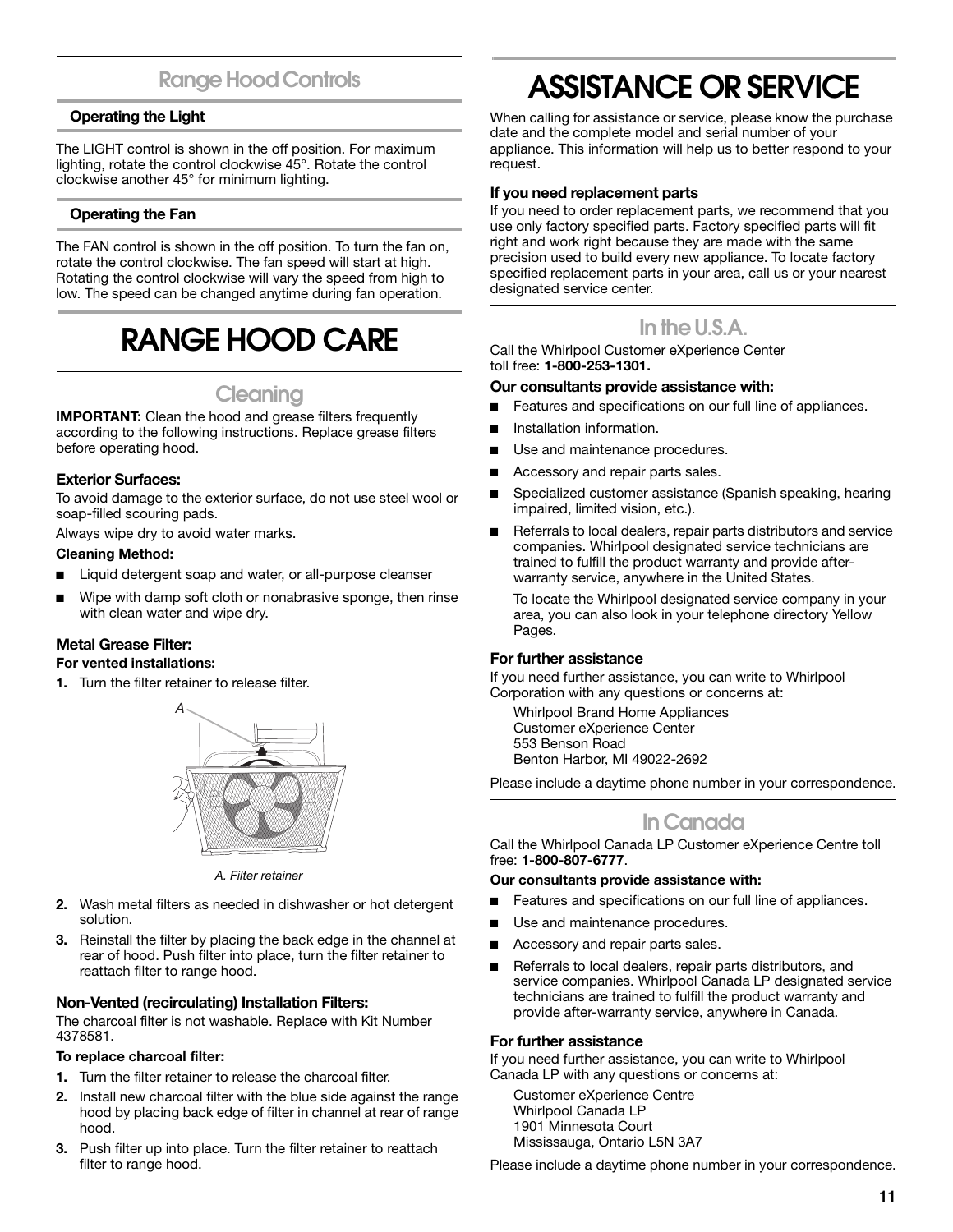# **WHIRLPOOL CORPORATION MAJOR APPLIANCE WARRANTY**

### **LIMITED WARRANTY**

For one year from the date of purchase, when this major appliance is operated and maintained according to instructions attached to or furnished with the product, Whirlpool Corporation or Whirlpool Canada LP (hereafter "Whirlpool") will pay for Factory Specified Parts and repair labor to correct defects in materials or workmanship. Service must be provided by a Whirlpool designated service company. This limited warranty is valid only in the United States or Canada and applies only when the major appliance is used in the country in which it was purchased. Outside the 50 United States and Canada, this limited warranty does not apply. Proof of original purchase date is required to obtain service under this limited warranty.

### **ITEMS EXCLUDED FROM WARRANTY**

### **This limited warranty does not cover:**

- **1.** Service calls to correct the installation of your major appliance, to instruct you on how to use your major appliance, to replace or repair house fuses, or to correct house wiring or plumbing.
- **2.** Service calls to repair or replace appliance light bulbs, air filters or water filters. Consumable parts are excluded from warranty coverage.
- **3.** Repairs when your major appliance is used for other than normal, single-family household use or when it is used in a manner that is contrary to published user or operator instructions and/or installation instructions.
- **4.** Damage resulting from accident, alteration, misuse, abuse, fire, flood, acts of God, improper installation, installation not in accordance with electrical or plumbing codes, or use of consumables or cleaning products not approved by Whirlpool.
- **5.** Cosmetic damage, including scratches, dents, chips or other damage to the finish of your major appliance, unless such damage results from defects in materials or workmanship and is reported to Whirlpool within 30 days from the date of purchase.
- **6.** Any food loss due to refrigerator or freezer product failures.
- **7.** Costs associated with the removal from your home of your major appliance for repairs. This major appliance is designed to be repaired in the home and only in-home service is covered by this warranty.
- **8.** Repairs to parts or systems resulting from unauthorized modifications made to the appliance.
- **9.** Expenses for travel and transportation for product service if your major appliance is located in a remote area where service by an authorized Whirlpool servicer is not available.
- **10.** The removal and reinstallation of your major appliance if it is installed in an inaccessible location or is not installed in accordance with published installation instructions.
- **11.** Major appliances with original model/serial numbers that have been removed, altered or cannot be easily determined. This warranty is void if the factory applied serial number has been altered or removed from your major appliance.

The cost of repair or replacement under these excluded circumstances shall be borne by the customer.

### **DISCLAIMER OF IMPLIED WARRANTIES; LIMITATION OF REMEDIES**

CUSTOMER'S SOLE AND EXCLUSIVE REMEDY UNDER THIS LIMITED WARRANTY SHALL BE PRODUCT REPAIR AS PROVIDED HEREIN. IMPLIED WARRANTIES, INCLUDING WARRANTIES OF MERCHANTABILITY OR FITNESS FOR A PARTICULAR PURPOSE, ARE LIMITED TO ONE YEAR OR THE SHORTEST PERIOD ALLOWED BY LAW. WHIRLPOOL SHALL NOT BE LIABLE FOR INCIDENTAL OR CONSEQUENTIAL DAMAGES. SOME STATES AND PROVINCES DO NOT ALLOW THE EXCLUSION OR LIMITATION OF INCIDENTAL OR CONSEQUENTIAL DAMAGES, OR LIMITATIONS ON THE DURATION OF IMPLIED WARRANTIES OF MERCHANTABILITY OR FITNESS, SO THESE EXCLUSIONS OR LIMITATIONS MAY NOT APPLY TO YOU. THIS WARRANTY GIVES YOU SPECIFIC LEGAL RIGHTS, AND YOU MAY ALSO HAVE OTHER RIGHTS WHICH VARY FROM STATE TO STATE OR PROVINCE TO PROVINCE.

If outside the 50 United States and Canada, contact your authorized Whirlpool dealer to determine if another warranty applies.

If you need service, first see the "Troubleshooting" section of the Use & Care Guide. After checking "Troubleshooting," you may find additional help by checking the "Assistance or Service" section or by calling Whirlpool. In the U.S.A., call **1-800-253-1301**. In Canada, **call 1-800-807-6777.** 9/07

#### **Keep this book and your sales slip together for future reference. You must provide proof of purchase or installation date for in-warranty service.**

Write down the following information about your major appliance to better help you obtain assistance or service if you ever need it. You will need to know your complete model number and serial number. You can find this information on the model and serial number label located on the product.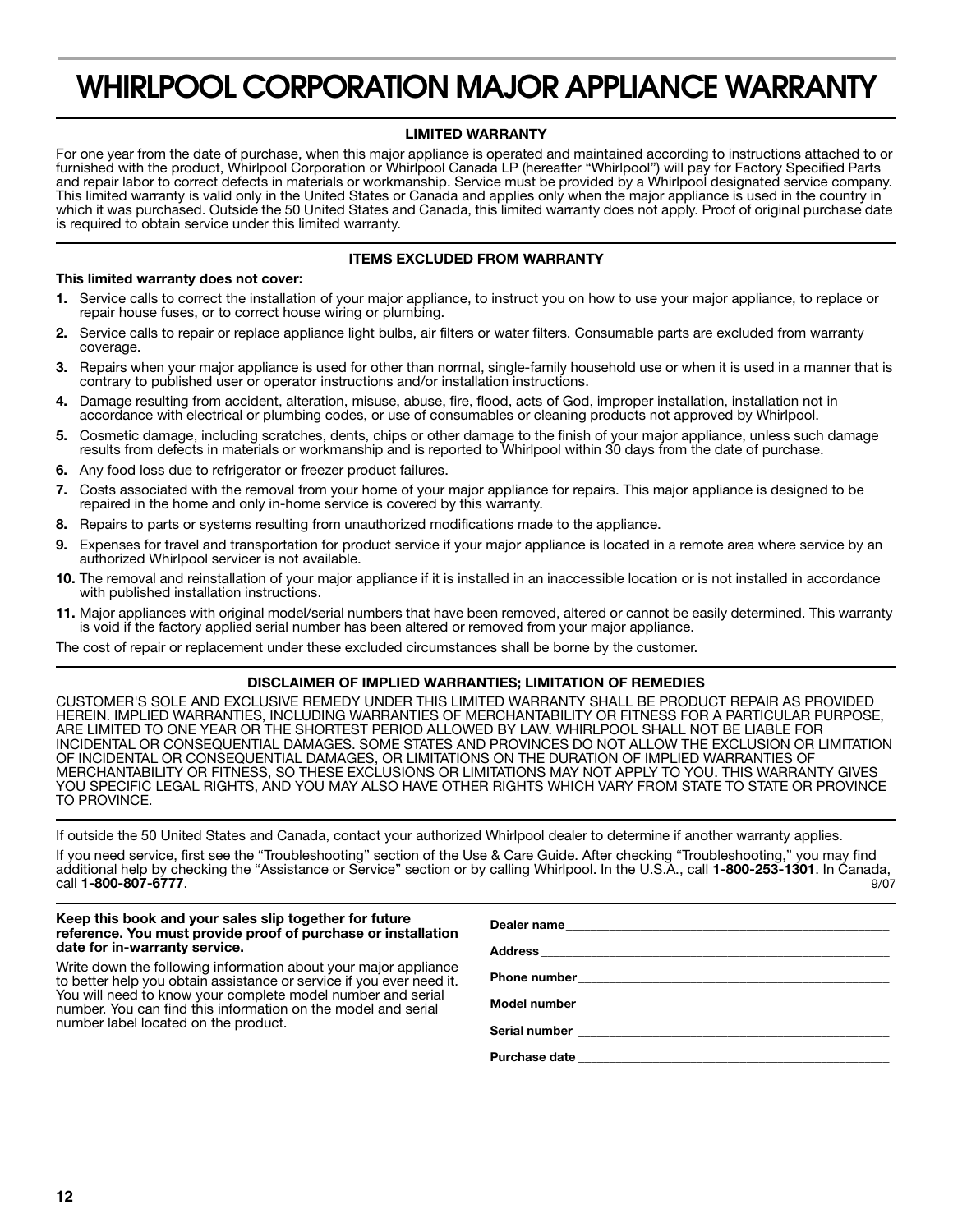# **SÉCURITÉ DE LA HOTTE DE CUISINIÈRE**

### **Votre sécurité et celle des autres est très importante.**

Nous donnons de nombreux messages de sécurité importants dans ce manuel et sur votre appareil ménager. Assurez-vous de toujours lire tous les messages de sécurité et de vous y conformer.



Voici le symbole d'alerte de sécurité.

Ce symbole d'alerte de sécurité vous signale les dangers potentiels de décès et de blessures graves à vous et à d'autres.

Tous les messages de sécurité suivront le symbole d'alerte de sécurité et le mot "DANGER" ou "AVERTISSEMENT". Ces mots signifient :

### $\blacktriangle$ **DANGER**

### **AVERTISSEMENT**

**Risque possible de décès ou de blessure grave si vous ne suivez pas immédiatement les instructions.** 

**Risque possible de décès ou de blessure grave si vous ne suivez pas les instructions.** 

Tous les messages de sécurité vous diront quel est le danger potentiel et vous disent comment réduire le risque de blessure et ce qui peut se produire en cas de non-respect des instructions.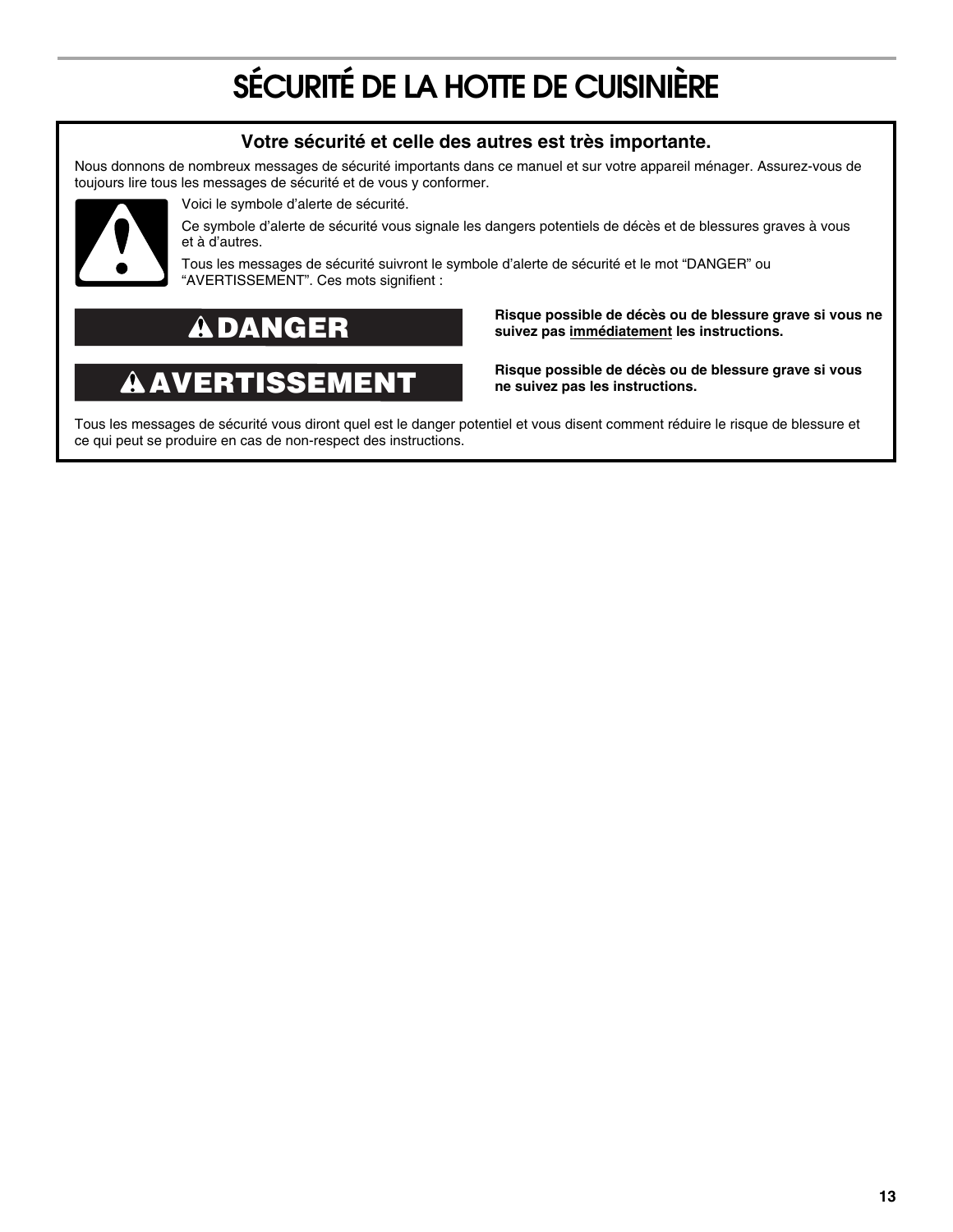# **IMPORTANTES INSTRUCTIONS DE SÉCURITÉ**

**AVERTISSEMENT :** POUR RÉDUIRE LE RISQUE D'INCENDIE, CHOC ÉLECTRIQUE OU DOMMAGES CORPORELS, RESPECTER LES INSTRUCTIONS SUIVANTES :

- Utiliser cet appareil uniquement dans les applications envisagées par le fabricant. Pour toute question, contacter le fabricant.
- Avant d'entreprendre un travail d'entretien ou de nettoyage, interrompre l'alimentation de la hotte au niveau du tableau de disjoncteurs, et verrouiller le tableau de disjoncteurs pour empêcher tout rétablissement accidentel de l'alimentation du circuit. Lorsqu'il n'est pas possible de verrouiller le tableau de disjoncteurs, placer sur le tableau de disjoncteurs une étiquette d'avertissement proéminente interdisant le rétablissement de l'alimentation.
- Tout travail d'installation ou câblage électrique doit être réalisé par une personne qualifiée, dans le respect des prescriptions de tous les codes et normes applicables, y compris les codes du bâtiment et de protection contre les incendies.
- Une source d'air de débit suffisant est nécessaire pour le fonctionnement correct de tout appareil à gaz (combustion et évacuation des gaz à combustion par la cheminée), pour qu'il n'y ait pas de reflux des gaz de combustion. Respecter les directives du fabricant de l'équipement de chauffage et les prescriptions des normes de sécurité - comme celles publiées par la National Fire Protection Association (NFPA) et l'American Society for Heating, Refrigeration and Air Conditioning Engineers (ASHRAE), et les prescriptions des autorités réglementaires locales.
- Lors d'opérations de découpage et de perçage dans un mur ou un plafond, veiller à ne pas endommager les câblages électriques ou canalisations qui peuvent s'y trouver.
- Les ventilateurs d'évacuation doivent toujours décharger l'air à l'extérieur.

 **MISE EN GARDE :** Cet appareil est conçu uniquement pour la ventilation générale. Ne pas l'utiliser pour l'extraction de matières ou vapeurs dangereuses ou explosives.

 **MISE EN GARDE :** Pour minimiser le risque d'incendie et évacuer adéquatement les gaz, veiller à acheminer l'air aspiré par un conduit jusqu'à l'extérieur - ne pas décharger l'air aspiré dans un espace vide du bâtiment comme une cavité murale, un plafond, un grenier, un vide sanitaire ou un garage.

**AVERTISSEMENT :** POUR RÉDUIRE LE RISQUE D'INCENDIE, UTILISER UNIQUEMENT DES CONDUITS MÉTALLIQUES.

**AVERTISSEMENT :** POUR MINIMISER LE RISQUE D'UN FEU DE GRAISSE SUR LA CUISINIÈRE :

- Ne jamais laisser un élément de surface fonctionner à puissance de chauffage maximale sans surveillance. Un renversement/débordement de matière graisseuse pourrait provoquer une inflammation et la génération de fumée. Utiliser une puissance de chauffage moyenne ou basse pour le chauffage d'huile.
- Veiller à toujours faire fonctionner le ventilateur de la hotte lors de la cuisson avec une puissance de chauffage élevée ou lors de la cuisson d'un mets à flamber (à savoir crêpes Suzette, cerise jubilée, steak au poivre flambé).
- Nettoyer fréquemment les ventilateurs d'extraction. Veiller à ne pas laisser la graisse s'accumuler sur les surfaces du ventilateur ou des filtres.
- Utiliser toujours un ustensile de taille appropriée. Utiliser toujours un ustensile adapté à la taille de l'élément chauffant.

**AVERTISSEMENT :** POUR RÉDUIRE LE RISQUE DE DOMMAGES CORPORELS APRÈS LE DÉCLENCHEMENT D'UN FEU DE GRAISSE SUR LA CUISINIÈRE, APPLIQUER LES RECOMMANDATIONS SUIVANTES :<sup>a</sup>

- Placer sur le récipient un couvercle bien ajusté, une tôle à biscuits ou un plateau métallique POUR ÉTOUFFER LES FLAMMES, puis éteindre le brûleur. VEILLER À ÉVITER LES BRÛLURES. Si les flammes ne s'éteignent pas immédiatement, ÉVACUER LA PIÈCE ET APPELER LES **POMPIERS**
- NE JAMAIS PRENDRE EN MAIN UN RÉCIPIENT ENFLAMMÉ - vous risquez de vous brûler.
- NE PAS UTILISER D'EAU, ni un torchon humide ceci pourrait provoquer une explosion de vapeur brûlante.
- Utiliser un extincteur SEULEMENT si :
	- Il s'agit d'un extincteur de classe ABC, dont on connaît le fonctionnement.
	- Il s'agit d'un petit feu encore limité à l'endroit où il s'est déclaré.
	- Les pompiers ont été contactés.
	- Il est possible de garder le dos orienté vers une sortie pendant l'opération de lutte contre le feu.

a Recommandations tirées des conseils de sécurité en cas d'incendie de cuisine publiés par la NFPA.

■ **AVERTISSEMENT :** Pour réduire le risque d'incendie ou de choc électrique, ne pas utiliser ce ventilateur avec un quelconque dispositif de réglage de la vitesse à semiconducteurs.

# **CONSERVEZ CES INSTRUCTIONS**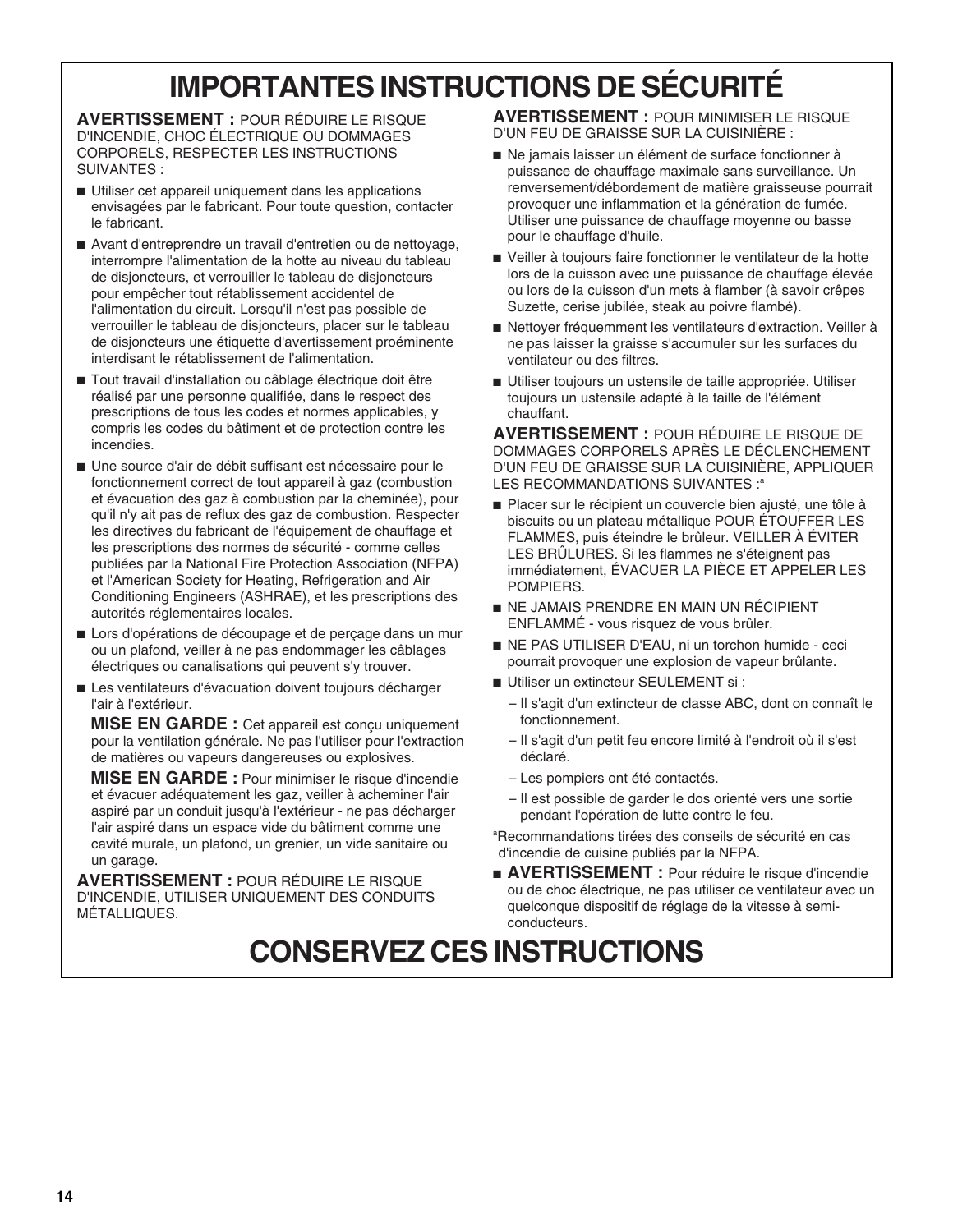# **EXIGENCES D'INSTALLATION**

### **Outillage et pièces**

Rassembler les outils et pièces nécessaires avant de commencer l'installation. Lire et suivre les instructions fournies avec les outils indiqués ici.

### **Outils nécessaires**

- Perceuse
- Foret de  $1\frac{1}{4}$ " (3 cm)
- Foret de  $\frac{1}{8}$ " (3 mm) pour avant-trous
- **Crayon**
- Pince à dénuder ou couteau utilitaire
- Mètre-ruban ou règle
- Pistolet à calfeutrage et composé de calfeutrage résistant aux intempéries
- Tournevis à lame plate
- Tournevis Phillips

### **Pour une installation avec décharge à l'extérieur, vous aurez également besoin de :**

- Scie sauteuse ou scie à guichet
- Brides de serrage pour conduit d'évacuation
- Cisaille de ferblantier
- Compas ou gabarit de diamètre 8" (20,3 cm)

### **Pièces fournies**

Retirer les pièces de l'emballage. Vérifier que toutes les pièces sont présentes.

- **Filtre**
- 4 vis de montage n° 10 x  $\frac{5}{8}$ "
- Plaque de raccord de transition ronde de 7" (17,8 cm)
- Module clapet/connecteur de conduit de 7" (17,8 cm)
- Module clapet/connecteur de conduit de  $3\frac{1}{4}$ " x 10" (8,3 x 25,4 cm)

### **Pièces nécessaires**

### **Pour une installation à raccordement direct**

- Serre-câble de 1/2" (12,5 mm) (homologation UL ou CSA)
- Lampe à incandescence 75 watts maximum
- Câble d'alimentation (si nécessaire pour une installation à raccordement direct)

### **Pour une installation avec cordon d'alimentation électrique**

- Ensemble de connexion Cordon d'alimentation électrique (homologation UL) conçu pour l'utilisation sur une hotte de cuisinière.
- Lampe à incandescence 75 watts maximum

### **Pour une installation avec décharge à l'extérieur :**

- Conduit métallique rond de 3¼" x 10" (8,3 x 25,4 cm) ou dia. 7" (17,8 cm) pour circuit d'évacuation.
- Clapet anti-reflux rond dia 7" (17,8 cm) pour utilisation avec conduit de dia. 7" (17,8 cm)

### **Pour placards avec cavité au fond :**

Deux tringles d'appui de largeur 2" (5,1 cm). Longueur et épaisseur selon les dimensions du placard.

Quatre vis à bois ou vis à métaux à tête plate avec rondelles et écrous, pour la fixation des tringles d'appui.

### **Exigences d'emplacement**

**IMPORTANT :** Observer les dispositions de tous les codes et règlements en vigueur.

- C'est à l'installateur qu'incombe la responsabilité de respecter les distances de séparation exigées, spécifiées sur la plaque signalétique de l'appareil. La plaque signalétique est située à l'intérieur de la hotte, sur la paroi arrière.
- Installer la hotte de cuisinière à distance de toute zone exposée à des courants d'air, comme fenêtres, portes et bouches de chauffage.
- Respecter les dimensions indiquées pour les ouvertures à découper dans les placards; ces dimensions tiennent compte des valeurs minimales des dégagements de séparation. Avant d'effectuer des découpages, consulter les instructions d'installation fournies par le fabricant de la table de cuisson/ cuisinière.
- On doit disposer d'une prise de courant électrique reliée à la terre. Voir la section "Spécifications électriques".
- La hotte a été configurée à l'usine pour une installation avec décharge à l'extérieur. Pour une installation sans décharge à l'extérieur (recyclage), on doit installer un filtre à charbon (pièce n° 4378581), disponible chez le marchand.
- Assurer l'étanchéité au niveau de chaque ouverture découpée dans le plafond ou le mur pour l'installation de la hotte de cuisinière.

### **Installation dans une résidence mobile**

L'installation de cette hotte de cuisinière doit satisfaire aux exigences de la norme Manufactured Home Construction Safety Standards, Titre 24 CFR, partie 328 (anciennement Federal Standard for Mobile Home Construction and Safety, titre 24, HUD, partie 280); lorsque cette norme n'est pas applicable, l'installation doit satisfaire aux critères de la plus récente édition de la norme Manufactured Home Installation 1982 (Manufactured Home Sites, Communities and Setups) ANSI A225.1/NFPA 501A\*, ou des codes et règlements locaux.

### **Dimensions du produit**

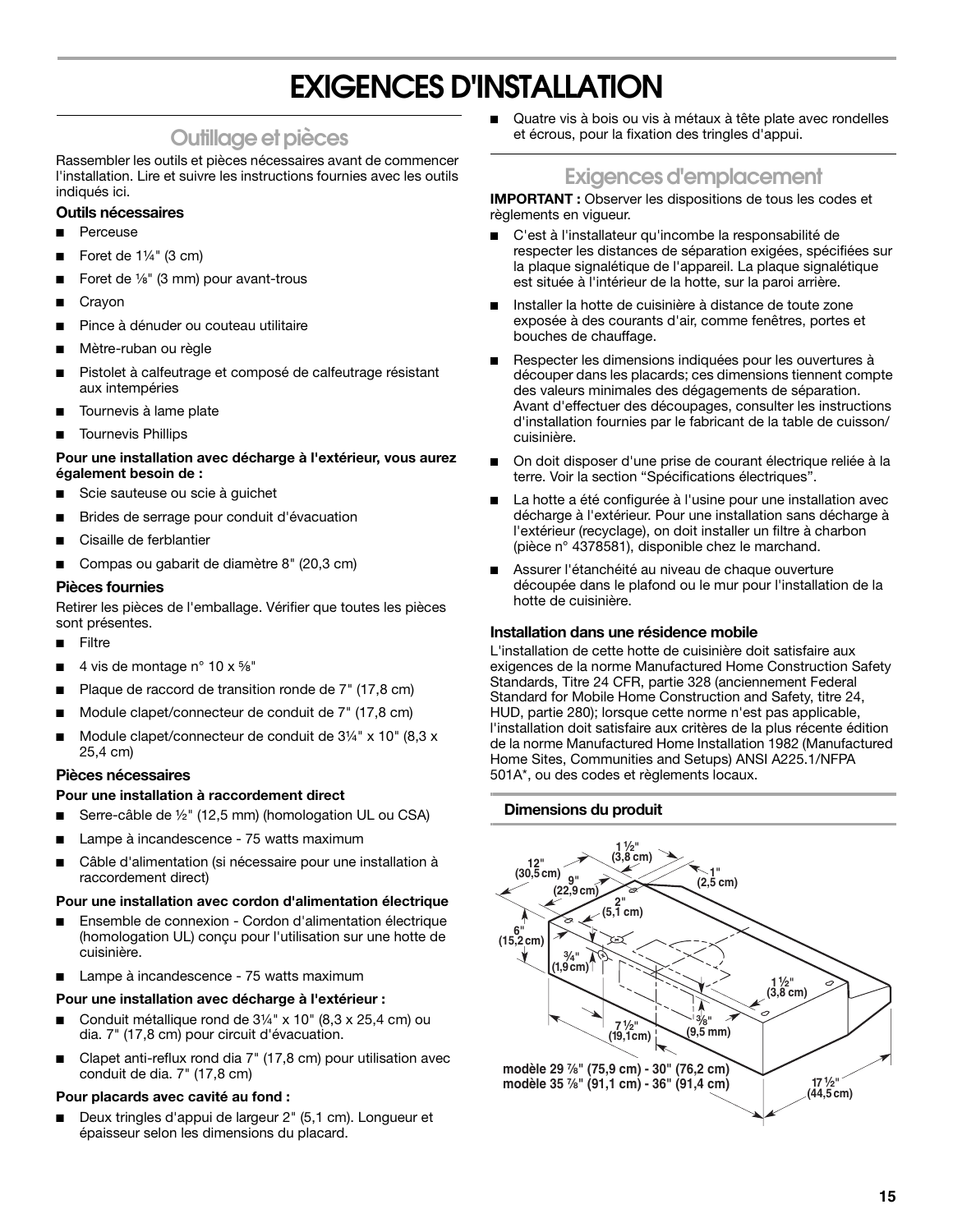### **Dégagements de séparation à respecter**



### **Exigences concernant l'évacuation (Uniquement pour modèles avec évacuation)**

- Le système d'évacuation doit décharger l'air à l'extérieur, excepté pour les installations sans décharge à l'extérieur (recyclage).
- Ne pas terminer le conduit d'évacuation dans un grenier ou dans un autre espace fermé.
- Ne pas utiliser une bouche de décharge murale de 4" (10,2 cm) normalement utilisée pour un équipement de buanderie.
- Utiliser un conduit métallique rond de 7" (17,8 cm) de diamètre ou conduit métallique rectangulaire de 3¼" x 10 " (8,3 cm x 25,4 cm). Un conduit en métal rigide est recommandé. Ne pas utiliser un conduit de plastique ou en feuille métallique.
- La longueur du système d'évacuation et le nombre de coudes doit être réduit au minimum pour fournir la meilleure performance.

### **Pour un fonctionnement efficace et silencieux :**

- Ne pas utiliser plus de trois coudes à 90°.
- Veiller à ce qu'il y ait une section droite de conduit de 24" (61,0 cm) ou plus entre deux coudes, si on doit utiliser plus de un raccord coudé.
- Ne pas installer 2 coudes ensemble.
- Au niveau de chaque jointure du conduit de décharge, assurer l'étanchéité avec les brides de serrage pour conduit.
- Le système d'évacuation doit comporter un clapet. Si la bouche de décharge murale ou par le toit comporte un clapet, ne pas utiliser le clapet fourni avec la hotte de cuisinière.
- Autour de la bouche de décharge à l'extérieur, assurer l'étanchéité avec un produit de calfeutrage.

### **Installations pour régions à climat froid**

On doit installer un clapet anti-reflux additionnel à l'arrière pour minimiser le reflux d'air froid, et incorporer un élément d'isolation thermique pour minimiser la conduction de chaleur par l'intermédiaire du conduit d'évacuation, de l'intérieur de la maison à l'extérieur. Le clapet anti-reflux doit être placé du côté air froid par rapport à l'élément d'isolation thermique.

L'élément d'isolation thermique doit être aussi proche que possible de l'endroit où le système d'évacuation s'introduit dans la partie chauffée de la maison.

### **Air d'appoint**

Le code du bâtiment local peut exiger l'emploi d'un système d'appoint d'air lors de l'emploi d'un ventilateur d'extraction dont la capacité d'aspiration est supérieure à un débit (pieds cubes par minute) spécifié. Le débit spécifié, pieds cubes par minute, est variable d'une juridiction à une autre. Consulter un professionnel des installations de chauffage ventilation/ climatisation au sujet des exigences spécifiques applicables dans la juridiction locale.

### **Méthodes d'évacuation**

La sortie à l'extérieur du circuit d'évacuation peut se faire à travers le toit ou à travers un mur. La longueur effective du circuit ne doit pas dépasser 35 pi (10,7 m) dans le cas d'un conduit rectangulaire de 3¼" x 10" (8,3 x 25,4 cm), ou 50 pi (15,2 m) dans le cas d'un conduit rond de diamètre 7" (17,8 cm).

**REMARQUE :** On déconseille l'emploi d'un conduit flexible. Un conduit flexible peut susciter une rétro-pression et des turbulences de l'air, ce qui réduit considérablement la performance.

### **Décharge à travers le toit Décharge à travers le mur**





- *A. Conduit de diamètre 7" (17,8 cm) ou 3¼" x 10" (8,3 x 25,4 cm) à travers le toit*
- *B. Conduit rond : utiliser un clapet rond de 7" (17,8 cm) de diamètre (achat séparé)*
- *C. 18" (45,7 cm) 24" (61,0 cm) au-dessus de la surface de cuisson*
- *D. Bouche de décharge sur toit*
- *A. Conduit de diamètre 7" (17,8 cm) ou conduit rectangulaire de 3¼" x 10" (8,3 x 25,4 cm) à travers le mur*
- *B. Sortie à travers le mur pour conduit rectangulaire 3¼" x 10" (8,3 x 25,4 cm)*
- *C. 18" (45,7 cm) 24" (61,0 cm) au-dessus de la surface de cuisson*
- *D. Bouche de décharge murale*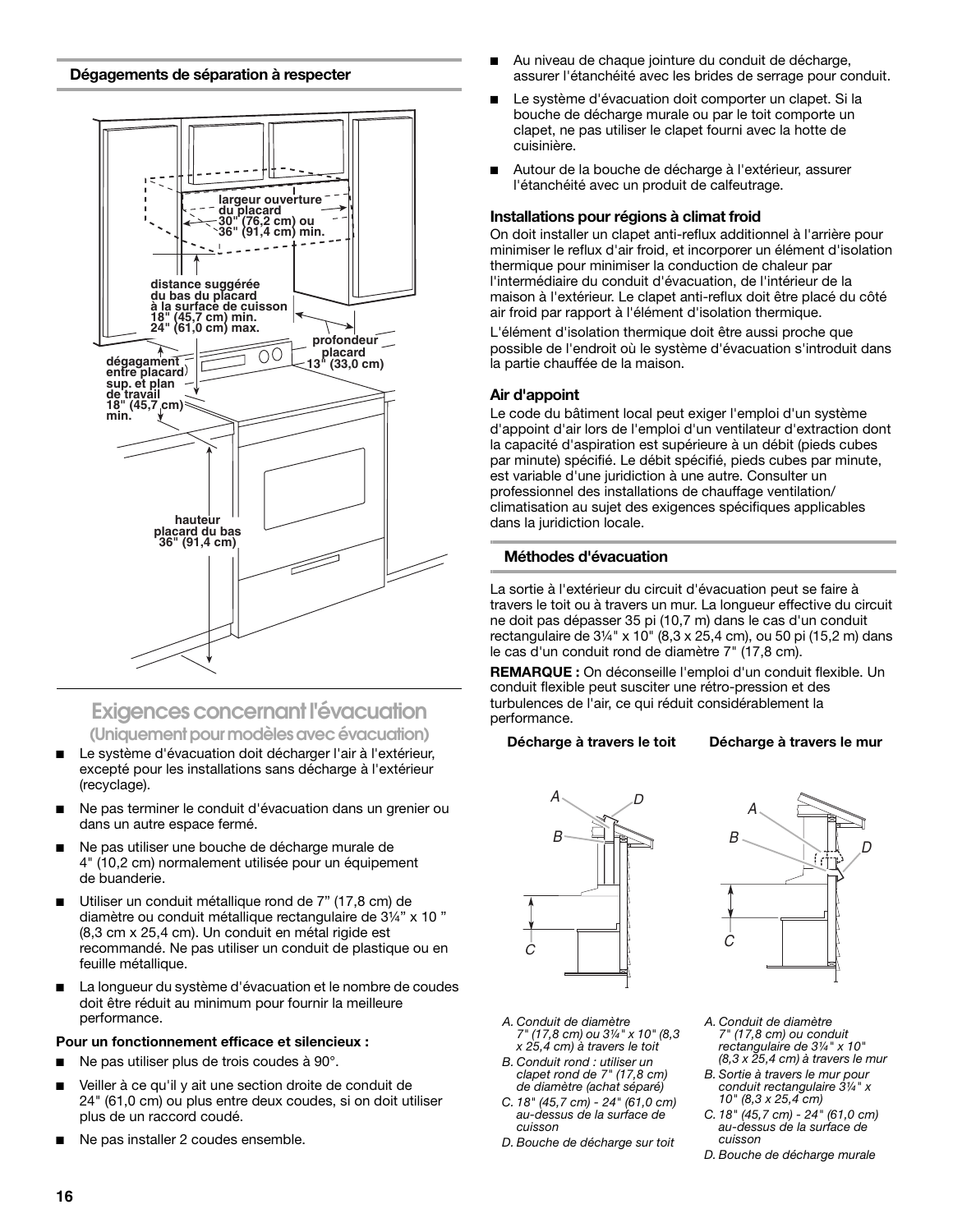### **Calcul de la longueur effective du circuit d'évacuation**

Pour calculer la longueur effective du circuit d'évacuation nécessaire, additionner les longueurs équivalentes (pieds/mètres) de tous les composants utilisés dans le système.

### **Système de décharge de 7" (17,8 cm)**

| Composant                                                          | Conduit de diamètre<br>7" (17,8 cm) |  |
|--------------------------------------------------------------------|-------------------------------------|--|
| Coude à 45°                                                        | 2,5 pi<br>$(0, 8 \, \text{m})$      |  |
| Coude à 90°                                                        | 5 pi<br>(1, 5 m)                    |  |
| Bouche de décharge murale<br>de 7" (17,8 cm)                       | 0 pi<br>(0 <sub>m</sub> )           |  |
| $3\frac{1}{4}$ " x 10" (8,3 cm x 25,4 cm)<br>à 7" (17,8 cm)        | 4,5 pi<br>(1,4 m)                   |  |
| Coude à 90° de 31⁄4" x 10"<br>(8,3 cm x 25,4 cm)<br>à 7" (17,8 cm) | 5 pi<br>(1, 5 m)                    |  |

### **Exemple de système de décharge**



| 1 - coude à 90 $^{\circ}$                                                                                                                                                                                                                                                                                                                                                                                           | $= 5$ pi (1,5 m)                  |
|---------------------------------------------------------------------------------------------------------------------------------------------------------------------------------------------------------------------------------------------------------------------------------------------------------------------------------------------------------------------------------------------------------------------|-----------------------------------|
| 1 - bouche de décharge murale                                                                                                                                                                                                                                                                                                                                                                                       | $= 0$ pi $(0 \text{ m})$          |
| section droite de 8 pi (2,4 m)                                                                                                                                                                                                                                                                                                                                                                                      | $= 8$ pi $(2,4 \text{ m})$        |
| Longueur du système de dia.<br>$\overline{1}$ $\overline{1}$ $\overline{1}$ $\overline{1}$ $\overline{1}$ $\overline{1}$ $\overline{1}$ $\overline{1}$ $\overline{1}$ $\overline{1}$ $\overline{1}$ $\overline{1}$ $\overline{1}$ $\overline{1}$ $\overline{1}$ $\overline{1}$ $\overline{1}$ $\overline{1}$ $\overline{1}$ $\overline{1}$ $\overline{1}$ $\overline{1}$ $\overline{1}$ $\overline{1}$ $\overline{$ | $= 13 \text{ pi} (3.9 \text{ m})$ |

7" (17,8 cm)

### **Système de décharge de 3¹⁄₄" x 10" (8,3 cm x 25,4 cm)**

#### **Composant**

| Coude à 90 $^{\circ}$ de 3 $\frac{1}{4}$ " x 10" | 5 pi (1,5 m) |  |
|--------------------------------------------------|--------------|--|
| $(8,3 \text{ cm} \times 25,4 \text{ cm})$        |              |  |



Coude plat de  $3\frac{1}{4}$ " x 10" (8,3 cm x 25,4 cm) 12 pi  $(3,7, m)$ 

Bouche de décharge murale de 31/4" x 10" (8,3 cm x 25,4 cm) 0 pi  $(0<sub>m</sub>)$ 



# **Exemple de système de décharge**



### **Spécifications électriques**

Observer les dispositions de tous les codes et règlements en vigueur.

L'installation électrique doit satisfaire les exigences de la plus récente édition de la norme National Electrical Code, ANSI/NFPA 70, ou de la norme CSA C22.1-94, Code canadien de l'électricité, partie 1 et C22.2 N° 0-M91 (dernière édition) et de tous les codes et règlements en vigueur.

Si les codes le permettent et si on utilise un conducteur distinct de liaison à la terre, il est recommandé qu'un électricien qualifié vérifie la qualité de la liaison à la terre.

Pour obtenir un exemplaire de la norme des codes ci-dessus, contacter :

> National Fire Protection Association One Batterymarch Park Quincy, MA 02269 CSA International 8501 East Pleasant Valley Road

Cleveland, OH 44131-5575

L'appareil doit être alimenté par un circuit de 120 V, CA seulement, 60 Hz, 15 A, protégé par fusible.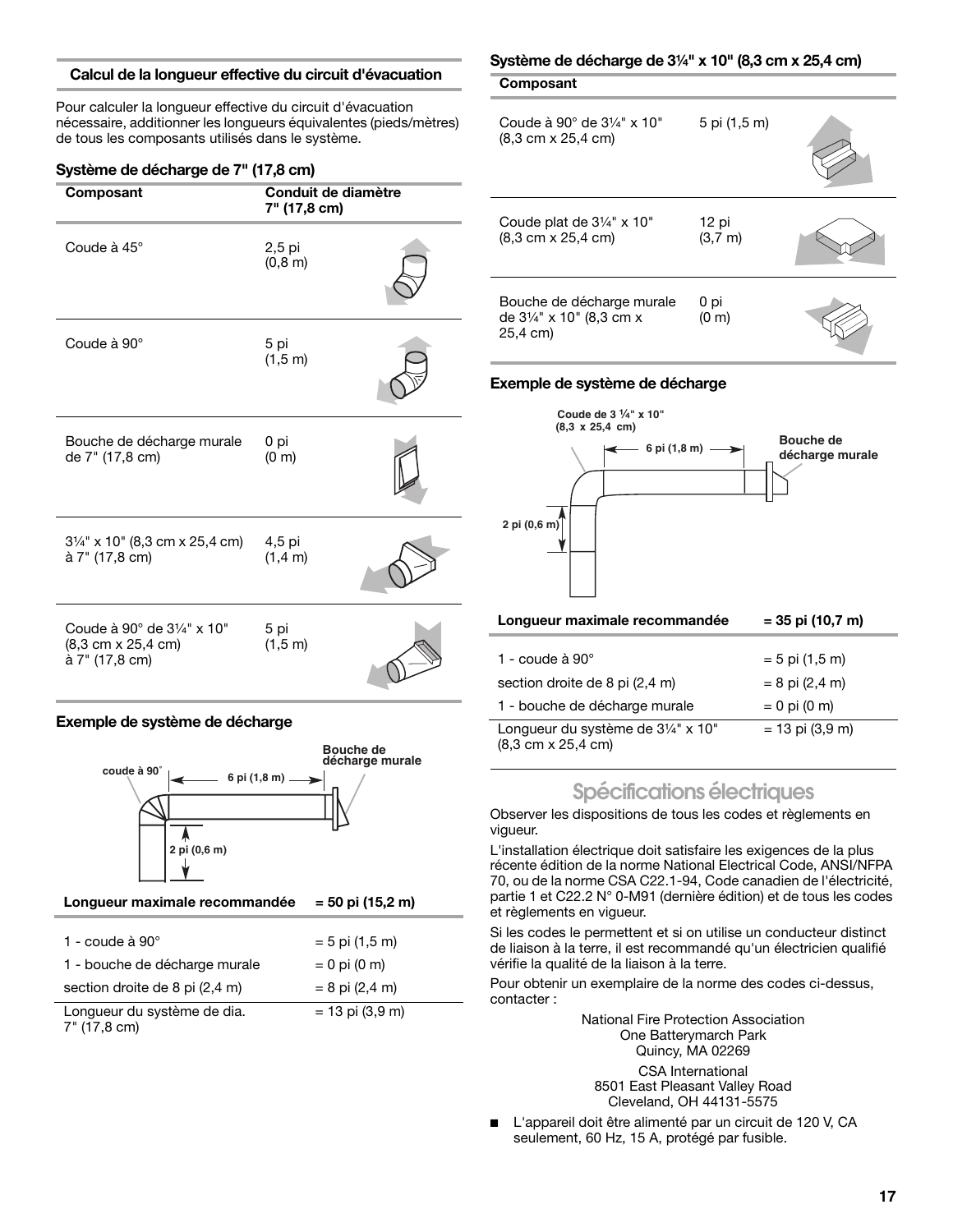- Si le domicile est équipé d'un câblage en aluminium, suivre les instructions suivantes :
	- **1.** Connecter une section de câble en cuivre massif aux conducteurs en queue de cochon.
	- **2.** Connecter le câblage en aluminium à la section ajoutée de câblage en cuivre en utilisant des connecteurs et/ou des outils spécialement conçus et homologués UL pour fixer le cuivre à l'aluminium.

Appliquer la procédure recommandée par le fabricant des connecteurs. La connexion aluminium/cuivre doit être conforme aux codes locaux et aux pratiques de câblage acceptées par l'industrie.

- Le calibre des conducteurs et les connexions doivent être compatibles avec la demande de courant de l'appareil spécifiée sur la plaque signalétique. La plaque signalétique de l'appareil est située derrière le filtre, sur la paroi arrière de la hotte.
- Le calibre des conducteurs doit satisfaire les exigences de la plus récente édition de la norme National Electrical Code, ANSI/NFPA 70, ou de la norme CSA C22.1-94, Code canadien de l'électricité, partie 1 et C22.2 n° 0-M91 (dernière édition) et de tous les codes et règlements en vigueur.

# **INSTRUCTIONS D'INSTALLATION**

### **Préparation de l'emplacement**

**REMARQUE :** Installations avec décharge à l'extérieur : on recommande d'installer le circuit d'évacuation avant d'entreprendre l'installation de la hotte.

Avant d'exécuter les découpages, vérifier la disponibilité d'un espace de passage suffisant dans le plafond ou le mur pour le conduit d'évacuation.

- **1.** Pour les installations avec décharge à l'extérieur, déterminer la méthode d'évacuation à utiliser : à travers le toit ou à travers le mur.
- **2.** Sélectionner une surface plane pour l'assemblage de la hotte. Placer le matériau de protection sur cette surface.

### **AVERTISSEM**

### **Risque du poids excessif**

**Utiliser deux ou plus de personnes pour déplacer et installer la hotte de la cuisinière.**

**Le non-respect de cette instruction peut causer une blessure au dos ou d'autre blessure.**

- **3.** À l'aide de 2 personnes ou plus, soulever la hotte et la poser sur la surface couverte.
- **4.** Si le fond du placard forme une cavité, ajouter des tringles d'appui en bois de chaque côté. Installer les vis pour fixer les tringles d'appui aux emplacements indiqués.



### **Déterminer l'emplacement du trou de passage du câble**

Percer seulement un trou de passage de 1¼" (3,2 cm) de diamètre pour le câble d'alimentation. Voir l'étape 2 pour des instructions sur l'emplacement du trou de passage du câble. On peut utiliser l'un ou l'autre des emplacements indiqués pour le trou de passage du câble.

**1.** Sur le mur et le placard dans la zone où le passage du conduit d'évacuation va être réalisé, déterminer et tracer l'axe central vertical.





### **2. Câblage par le dessus :**

Tracer une ligne à 7½" (19,0 cm) à droite de l'axe central, sur la face inférieure du placard. Sur cette ligne, marquer le point situé à 2" (5,0 cm) du mur arrière. Percer en ce point un trou de 1¼" (3,0 cm) de diamètre à travers le placard.



### **Câblage à travers le mur arrière :**

Tracer une ligne à 7½" (19,0 cm) à droite de l'axe central tracé sur le mur. Sur cette ligne, marquer le point situé à ¾" (1,9 cm) de la face inférieure du placard. Percer à cet endroit un trou de 1¼" (3,0 cm) de diamètre à travers le mur.

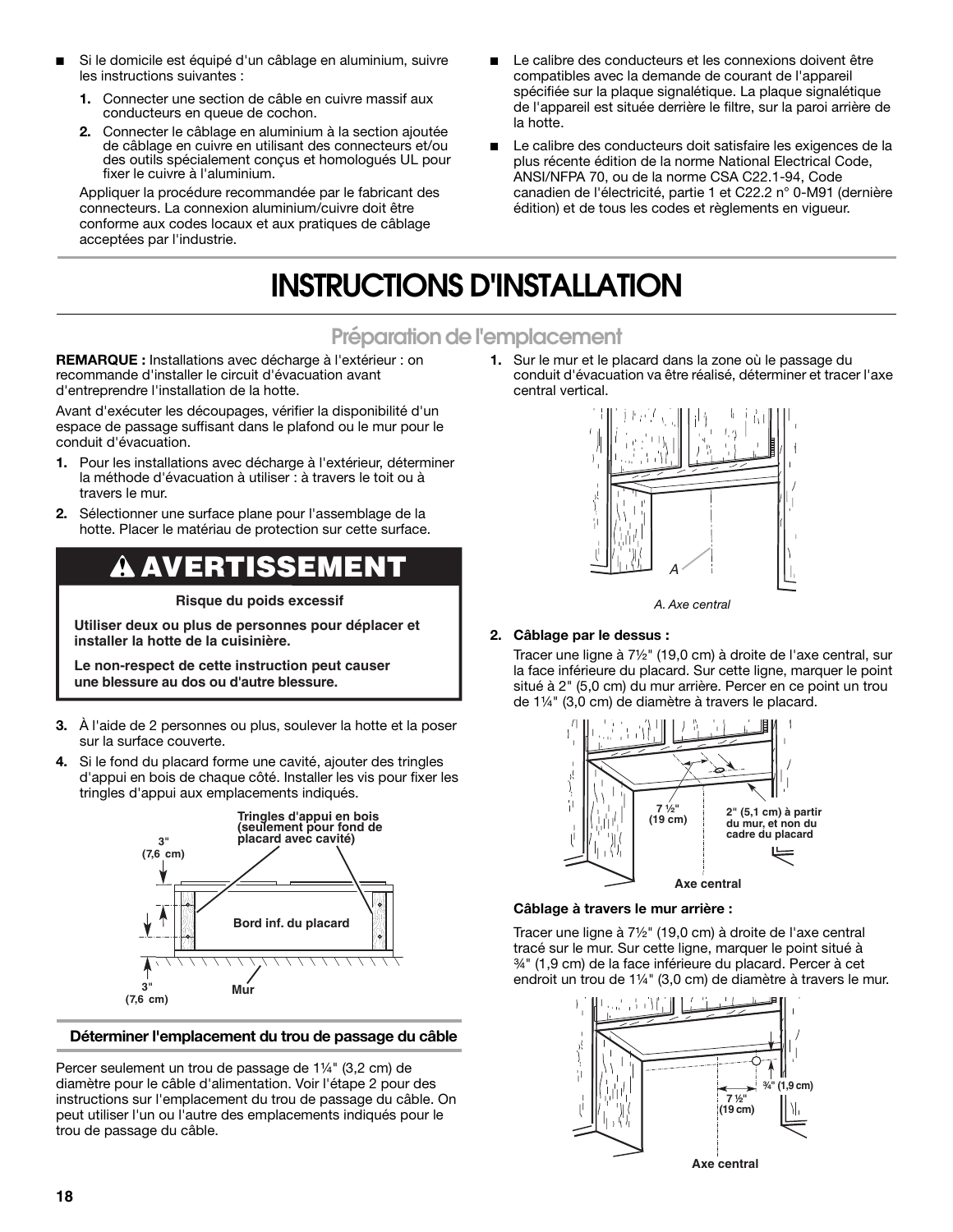**Style 1 - Découpage d'ouverture pour un système d'évacuation rectangulaire de 3¼" x 10" (8,3 cm x 25,4 cm)**

### **Décharge à travers le toit**

Découpage d'une ouverture rectangulaire de 4" x 10½" (10,2 cm x 26,7 cm) dans le fond et le sommet du placard :

- **1.** Tracer des lignes à 1½" (3,8 cm) et 5½" (14 cm) du mur arrière sur l'axe central de la face inférieure du placard.
- **2.** Tracer des lignes à 5¼" (13,3 cm) de part et d'autre de l'axe central sur la face inférieure du placard.
- **3.** Utiliser une scie sauteuse ou une scie à guichet pour découper l'ouverture rectangulaire pour le passage du conduit d'évacuation.
- **4.** Répéter les étapes 1 à 3 pour la paroi inférieure du sommet du placard



 **du cadre du placard**

### **Décharge à travers le mur**

Découpage d'une ouverture rectangulaire de 4" x 10½" (10,2 cm x 26,7 cm) dans le mur :

- **1.** Tracer 2 lignes à partir du sol en mesurant 65%" (167,3 cm) et 62³⁄₈" (158,4 cm) ou ¹⁄₈" (3,2 mm) et 3⁵⁄₈" (9,2 cm) à partir du dessous du placard et marquer l'axe central sur le mur arrière.
- **2.** Tracer des lignes à 5¼" (13,3 cm) de part et d'autre de l'axe central sur le mur.
- **3.** Utiliser une scie sauteuse ou une scie à guichet pour découper l'ouverture rectangulaire du système d'évacuation dans le mur.



### **Style 2 - Découpage d'ouverture pour un système d'évacuation rond de 7" (17,8 cm)**

#### **Décharge à travers le toit**

Découpage d'une ouverture circulaire de 7¼" (18,4 cm) sur la partie inférieure du sommet et sous le fond du placard :

- **1.** Tracer un axe central sous le fond du placard.
- **2.** Tracer une ligne à 5" (12,7 cm) en partant du mur arrière sur la partie inférieure du sommet du placard.
- **3.** Tracer un cercle en utilisant un compas ou un gabarit circulaire de 7¼" (18,4 cm).
- **4.** Utiliser une scie sauteuse ou une scie à guichet pour découper une ouverture de 7¼" (18,4 cm) de diamètre.
- **5.** Répéter les étapes 1 à 4 pour la paroi inférieure du sommet du placard.



**Style 3 - Découpage d'ouverture pour un conduit rectangulaire de 3¼" x 10" (8,3 x 25,4 cm) sur raccord de transition rond de diamètre 7" (17,8 cm)**

#### **Décharge à travers le toit**

Découpage d'une ouverture rectangulaire de 4" x 10½" (10,2 cm x 26,7 cm) sous le placard :

- **1.** Tracer des lignes à 1½" (3,8 cm) et 5½" (14 cm) du mur arrière sur l'axe central de la face inférieure du placard.
- **2.** Tracer des lignes à 5¼" (13,3 cm) de part et d'autre de l'axe central sur la face inférieure du placard.
- **3.** Utiliser une scie sauteuse ou une scie à guichet pour découper l'ouverture rectangulaire pour le passage du conduit d'évacuation.



Découpage d'une ouverture circulaire de 7¼" (18,4 cm) sous la partie inférieure du sommet du placard :

- **1.** Tracer un axe central sur la partie inférieure du sommet du placard.
- **2.** Tracer une ligne de 5" (12,7 cm) en partant du mur arrière sur la partie inférieure du sommet du placard.
- **3.** Tracer un cercle en utilisant un compas ou un gabarit circulaire de 7¼" (18,4 cm).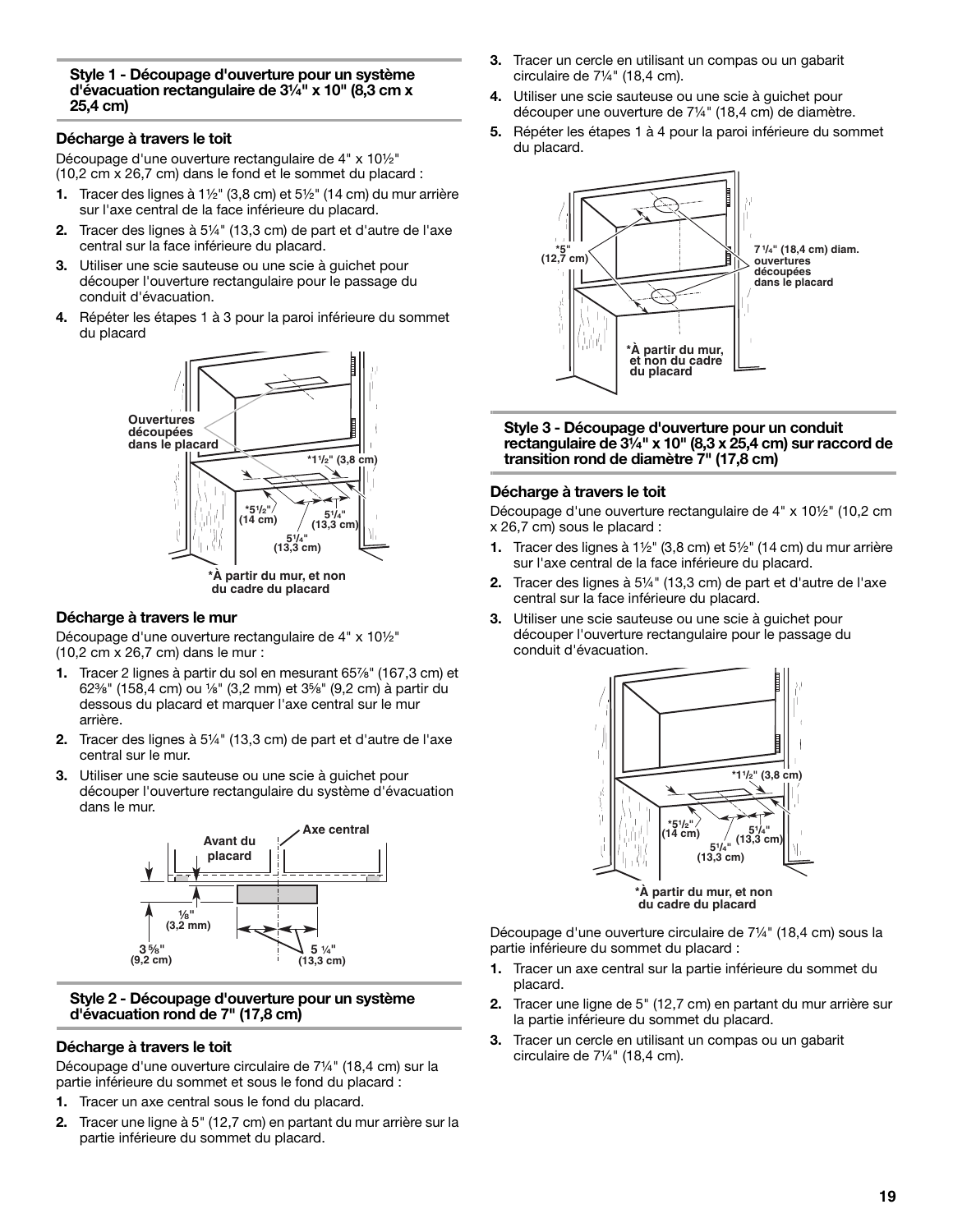**4.** Utiliser une scie sauteuse ou une scie à guichet pour découper une ouverture de 7¼" (18,4 cm) de diamètre.



### **Installation du conduit d'évacuation**

- **1.** Installer le conduit d'évacuation à travers les ouvertures découpées dans le placard mural ou le mur. Achever l'installation du système d'évacuation conformément à la méthode d'évacuation sélectionnée. Voir la section "Exigences concernant l'évacuation".
- **2.** Autour de la bouche de décharge murale ou par le toit, assurer l'étanchéité avec un produit de calfeutrage.

### **Installation de la hotte**

**1.** Ôter le couvercle du boîtier de connexion. Selon votre configuration d'installation, enlever l'opercule arrachable à l'arrière ou au sommet.



*A. Couvercle du boîtier de connexion*

**2.** Enlever de la hotte les connecteurs rectangulaires et ronds au conduit d'évacuation. Conserver les connecteurs et vis à part pour le raccordement d'un circuit d'évacuation de conduit rectangulaire.

### **3. Installations avec décharge à l'extérieur :**

- Vérifier que le cache-volet est installé à l'avant de la hotte.
- Enlever l'opercule arrachable de l'ouverture rectangulaire de l'arrière ou du sommet. Pour un conduit rond, enlever au sommet l'opercule rectangulaire et l'opercule en demicercle.
- Si l'on utilise un conduit d'évacuation rectangulaire, installer le connecteur rectangulaire avec clapet.

Réinstaller le connecteur de conduit rond.

**REMARQUE :** Si la bouche de décharge murale est située directement derrière le connecteur de conduit, on doit veiller à empêcher toute interférence entre les clapets du connecteur et de la bouche de décharge murale. En cas d'interférence, supprimer le clapet du connecteur de conduit.

#### **Installations sans décharge à l'extérieur :**

Öter le cache-volet à l'avant de la hotte.



**4.** Soulever la hotte sous le placard et déterminer sa position d'installation finale en la centrant sous le placard. Sur la face inférieure du placard, marquer l'emplacement des 4 trous de montage en forme de serrure sur la hotte. Placer la hotte à part sur une surface couverte.



*A. Trou en forme de serrure*

**5.** Avec un foret de 1/<sub>8</sub>" (3 mm), percer 4 avant-trous - voir l'illustration.



*A. Perçage des avant-trous*

**6.** Installer les 4 vis de montage n° 10 de <sup>5</sup>/<sub>8</sub>" dans les avanttrous. Laisser un espace d'environ ¼" (6,4 cm) entre les têtes des vis et le placard pour glisser la hotte en place.

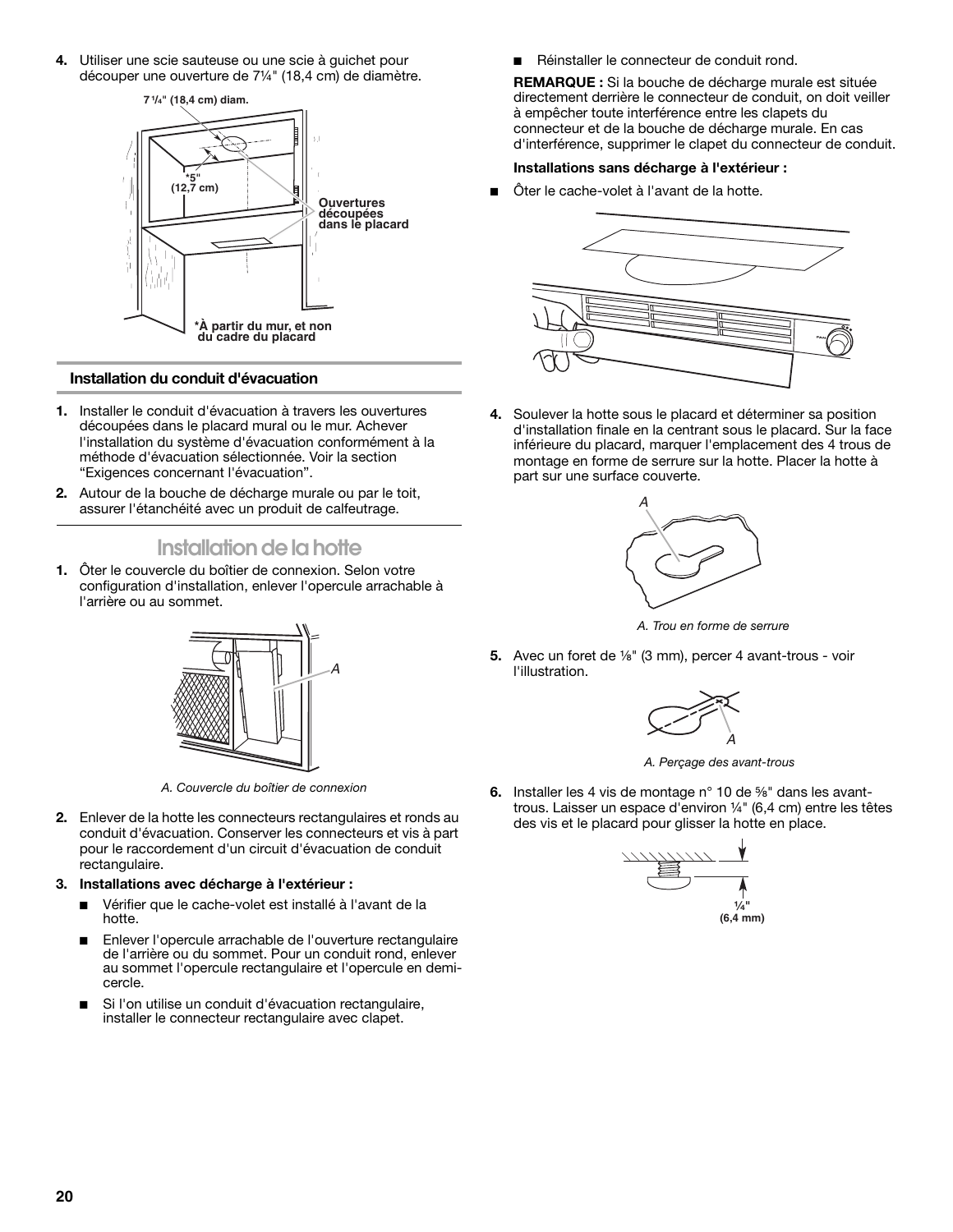# **A AVERTISSEMENT**



**Risque de choc électrique**

**Déconnecter la source de courant électrique avant l'entretien.**

**Replacer pièces et panneaux avant de faire la remise en marche.**

**Le non-respect de ces instructions peut causer un décès ou un choc électrique.**

### **7. Pour les installations à raccordement direct :**

■ Installer un serre-câble (homologation UL ou CSA).



*A. Serre-câble (homologation UL ou CSA)*

Tirer environ 12" (30 cm) de câble à travers le mur ou le placard et dans l'ouverture.

#### **Pour les installations avec cordon d'alimentation électrique :**

- Suivre les instructions fournies avec l'ensemble du cordon d'alimentation électrique conçu pour hottes de cuisinière.
- **8.** À deux personnes, soulever la hotte jusqu'à sa position finale, tout en insérant le câble électrique à travers le trou de passage du câble. Positionner les trous allongés de la hotte par-dessus la tête des vis. Puis pousser la hotte vers le mur pour engager les vis dans la partie étroite des trous. Serrer les vis de montage sur le placard, en veillant à ce que chaque vis reste dans la partie étroite du trou de la hotte.
- **9.** Le cas échéant, vérifier que le clapet anti-reflux peut manœuvrer librement vers le haut et vers le bas.

### **10. Installations avec décharge à l'extérieur seulement :**

Raccorder le circuit d'évacuation à la hotte. Assurer l'étanchéité des jointures avec des brides pour conduit.

### **Raccordement électrique**

### **AVERTISSEMENT**



**Risque d'incendie**

**Relier le ventilateur à la terre.**

**Utiliser du fil en cuivre.**

**Brancher le fil relié à la terre à la vis verte reliée à la terre dans la boîte de la borne.**

**Le non-respect de ces instructions peut causer un décès, un incendie ou un choc électrique.**

### **Raccordement par câblage direct**

**1.** Connecter ensemble le conducteur blanc du câble d'alimentation et le conducteur blanc de la hotte, avec un connecteur de fils (homologation UL).



- *A. Conducteurs blancs*
- *B. Conducteurs noirs*
- *C. Vis verte de liaison à la terre*
- *D. Conducteur de liaison à la terre*
- *E. Serre-câble (homologation UL ou CSA)*
- *F. Connecteur de fils (homologation UL)*
- **2.** Connecter ensemble le conducteur noir du câble d'alimentation et le conducteur noir de la hotte, avec un connecteur de fils (homologation UL).
- **3.** Connecter le conducteur (vert ou nu) de liaison à la terre du câble d'alimentation du domicile à la vis verte de liaison à la terre dans le boîtier de connexion.
- **4.** Serrer les vis du serre-câble.
- **5.** Réinstaller le couvercle du boîtier de connexion.
- **6.** Reconnecter la source de courant électrique.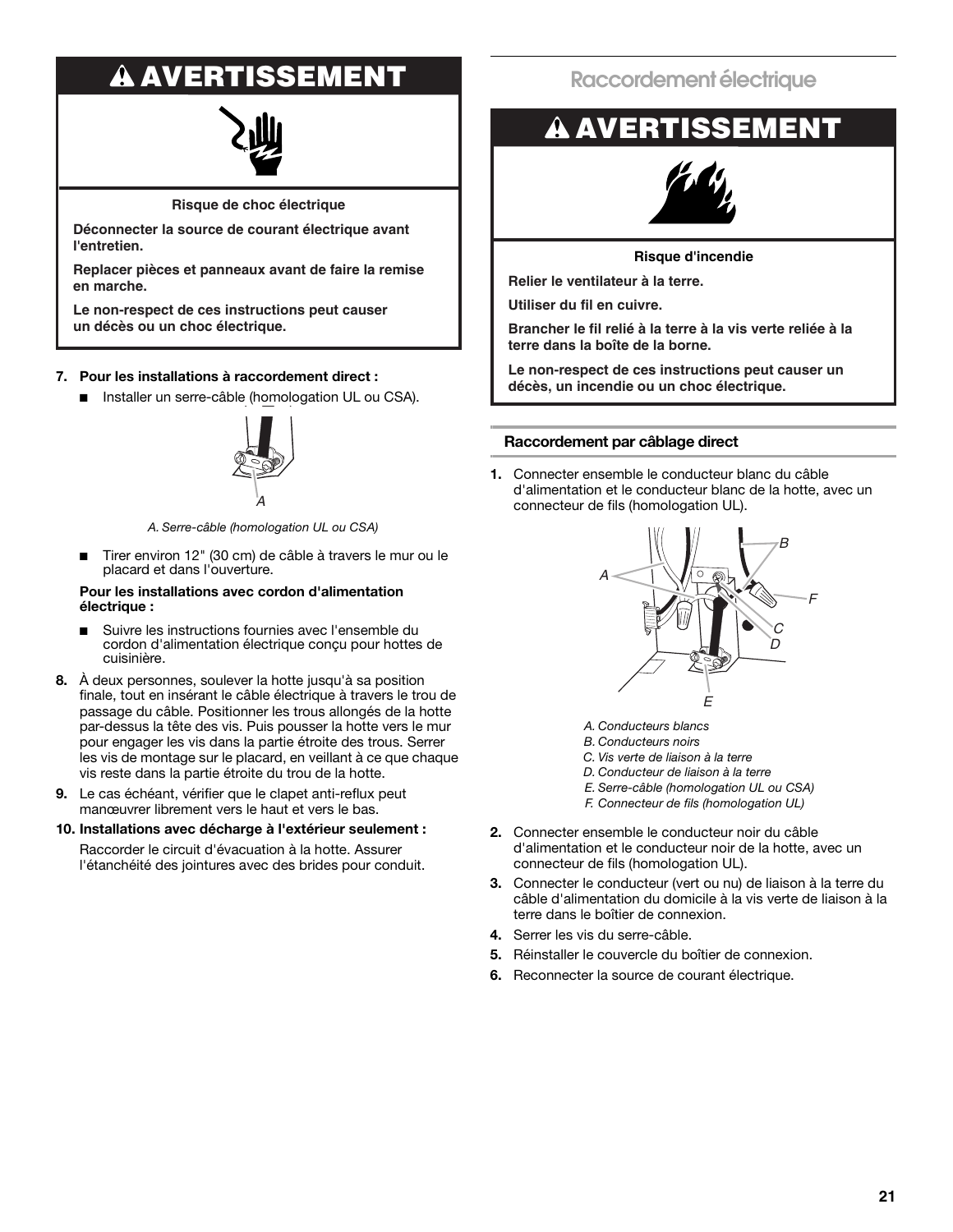### **Achever l'installation**

### **Installer une ampoule à incandescence de 75 watts (maximum)**

**1.** Exercer une pression sur le cabochon de plastique pour pouvoir le séparer de la hotte.



- 
- **2.** Visser l'ampoule dans la douille.
- **3.** Réinstaller le cabochon : exercer une pression sur le cabochon pour pouvoir insérer les pattes dans les ouvertures d'insertion.

### **Installer le filtre à charbon**

### **Installations sans décharge à l'extérieur (recyclage) :**

Installer le filtre à charbon (pièce n° 4378581) disponible chez le marchand. Voir la section "Entretien de la hotte" pour des instructions d'installation.

### **Vérifier le fonctionnement de la hotte**

- **1.** Vérifier le fonctionnement de la lampe en tournant le bouton de commande de l'éclairage.
- **2.** Vérifier le fonctionnement du ventilateur en tournant le bouton de commande du ventilateur.
- **3.** Si la hotte ne fonctionne pas, vérifier que le disjoncteur ne s'est pas déclenché et qu'aucun fusible n'est grillé.
- **4. REMARQUE :** Pour pouvoir tirer le plus grand parti de la hotte de cuisinière, lire la section "Utilisation de la hotte".

# **UTILISATION DE LA HOTTE**

La hotte de cuisinière est conçue pour extraire fumée, vapeurs de cuisson et odeurs au-dessus de la table de cuisson. Pour obtenir les meilleurs résultats, mettre le ventilateur de la hotte en marche avant d'entreprendre une cuisson, et laisser le ventilateur fonctionner pendant plusieurs minutes après l'achèvement d'une cuisson pour pouvoir évacuer de la cuisine toute trace d'odeur de cuisson, vapeur ou fumée.

Les commandes de la hotte sont situées sur la droite du panneau de façade de la hotte.



*A. Commande du ventilateur B. Commande d'éclairage*

### **Commandes de la hotte de cuisinière**

### **Fonctionnement de l'éclairage**

Le bouton de commande de LIGHT (éclairage) est représenté à la position d'extinction. Pour une intensité d'éclairage maximum, faire pivoter le bouton de 45° dans le sens horaire. Pour le niveau d'éclairage minimum, faire encore pivoter le bouton de 45° dans le sens horaire.

#### **Fonctionnement du ventilateur**

Le bouton de commande FAN (ventilateur) est représenté à la position d'extinction. Pour commander la mise en marche du ventilateur, faire pivoter le bouton de commande dans le sens horaire. Le ventilateur se met en marche initialement à la vitesse maximale. La rotation du bouton de commande dans le sens horaire permet de réduire ou augmenter la vitesse du ventilateur. On peut modifier la vitesse du ventilateur à tout moment durant son fonctionnement.

# **ENTRETIEN DE LA HOTTE**

### **Nettoyage**

**IMPORTANT :** Nettoyer fréquemment la hotte et les filtres à graisse en suivant les instructions suivantes. Réinstaller les filtres à graisse avant de faire fonctionner la hotte.

### **Surfaces externes :**

Afin d'éviter d'endommager la surface externe, ne pas utiliser de tampon de laine d'acier ni de tampon de récurage savonneux.

Toujours essuyer pour éviter de laisser des marques d'eau.

#### **Méthode de nettoyage :**

- Savon détergent liquide et eau, ou produit de nettoyage polyvalent.
- Frotter avec un chiffon doux humide ou une éponge non abrasive, puis rincer avec de l'eau propre et essuyer.

### **Filtre à graisse métallique :**

### **Installations avec décharge à l'extérieur :**

**1.** Faire pivoter la patte de retenue pour libérer le filtre.



*A. Patte de retenue du filtre*

- **2.** Laver les filtres métalliques selon le besoin au lave-vaisselle ou avec une solution de détergent chaude.
- **3.** Réinstaller le filtre en plaçant le bord arrière dans la rainure à l'arrière de la hotte. Pousser le filtre en place; faire pivoter la patte de retenue du filtre pour immobiliser à nouveau le filtre sur la hotte de cuisinière.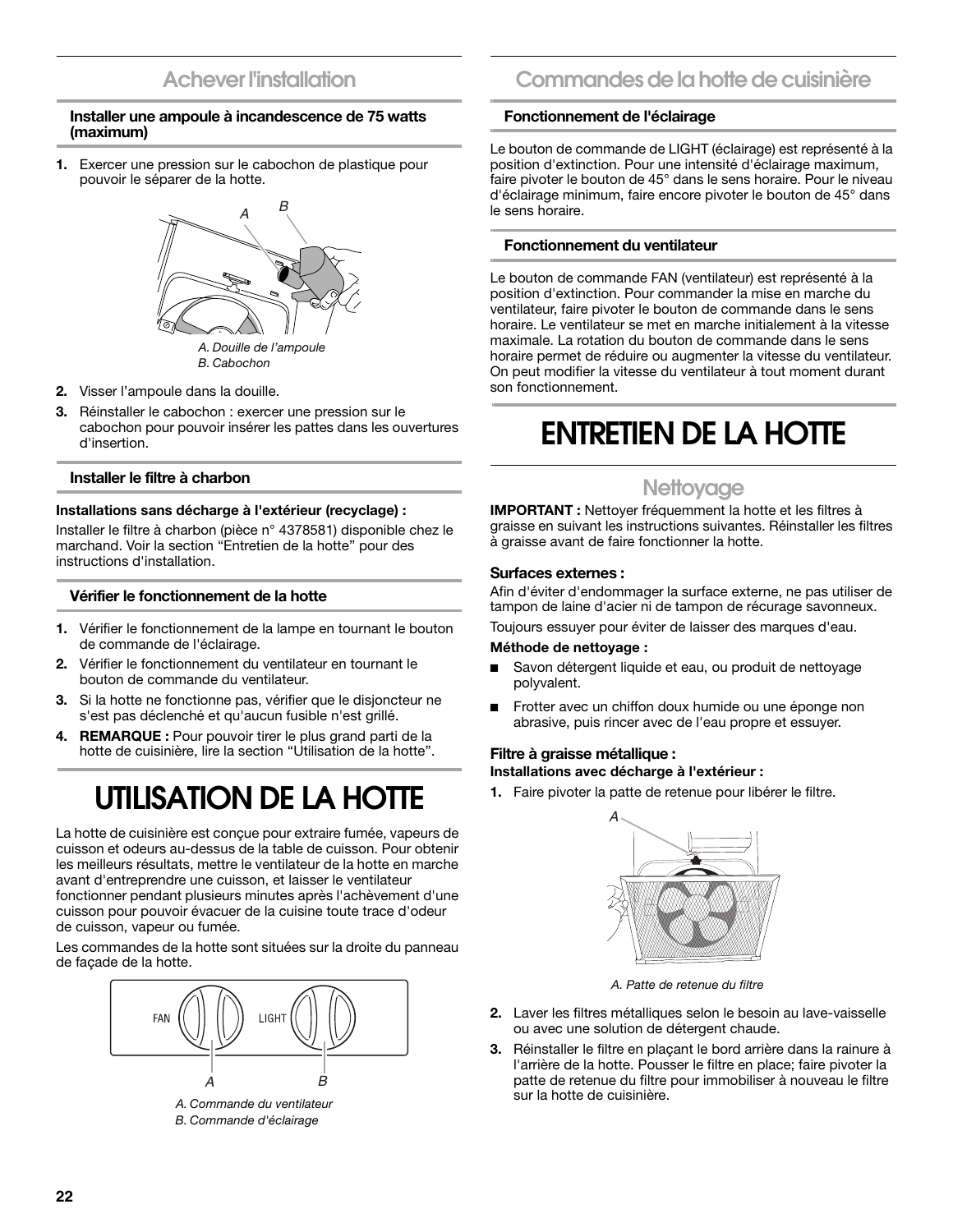### **Installation sans décharge à l'extérieur (recyclage) :**

Le filtre à charbon n'est pas lavable. Le remplacer par l'ensemble numéro 4378581.

### **Remplacement du filtre à charbon :**

- **1.** Faire pivoter la patte de retenue du filtre pour libérer le filtre à charbon.
- **2.** Installer le nouveau filtre à charbon, côté bleu contre la hotte, en glissant le bord arrière du filtre dans la rainure à l'arrière de la hotte.
- **3.** Enfoncer lefiltre pour la mise en place. Faire pivoter la patte de retenue du filtre pour immobiliser à nouveau le filtre sur la hotte de la cuisinière.

# **ASSISTANCE OU SERVICE**

Lors d'un appel pour assistance ou service, veuillez connaître la date d'achat, le numéro de modèle et le numéro de série au complet de l'appareil. Ces renseignements nous aideront à mieux répondre à votre demande.

### **Si vous avez besoin de pièces de rechange**

Si vous avez besoin de commander des pièces de rechange, nous vous recommandons d'employer uniquement des pièces spécifiées par l'usine. Les pièces spécifiées par l'usine conviendront et fonctionneront bien parce qu'elles sont fabriquées avec la même précision utilisée dans la fabrication de chaque nouvel appareil. Pour localiser des pièces spécifiées par l'usine dans votre région, nous appeler ou téléphoner au centre de service désigné le plus proche.

Veuillez appeler sans frais le Centre pour l'eXpérience de la clientèle de Whirlpool Canada LP au : **1-800-807-6777.** Nos consultants vous renseigneront sur les sujets suivants :

■ Caractéristiques et spécifications sur toute notre gamme d'appareils électroménagers.

- Consignes d'utilisation et d'entretien.
- Ventes d'accessoires et de pièces de rechange.
- Références aux marchands locaux, aux distributeurs de pièces de rechange et aux compagnies de service. Les techniciens de service désignés par Whirlpool Canada LP sont formés pour remplir la garantie des produits et fournir un service après la garantie, partout au Canada.

### **Pour plus d'assistance**

Si vous avez besoin de plus d'assistance, vous pouvez soumettre par écrit toute question ou préoccupation à Whirlpool Canada LP à l'adresse suivante :

Centre pour l'eXpérience de la clientèle Whirlpool Canada LP 1901 Minnesota Court Mississauga, Ontario L5N 3A7

Veuillez inclure dans votre correspondance un numéro de téléphone où l'on peut vous joindre dans la journée.

### **GARANTIE DES GROS APPAREILS MÉNAGERS WHIRLPOOL CORPORATION**

### **GARANTIE LIMITÉE**

Pendant un an à compter de la date d'achat, lorsque ce gros appareil ménager est utilisé et entretenu conformément aux instructions jointes à ou fournies avec le produit, Whirlpool Corporation ou Whirlpool Canada LP (ci-après désignées "Whirlpool") paiera pour les pièces spécifiées par l'usine et la main-d'œuvre pour corriger les vices de matériaux ou de fabrication. Le service doit être fourni par une compagnie de service désignée par Whirlpool. Cette garantie limitée est valide uniquement aux États-Unis ou au Canada et s'applique exclusivement lorsque l'appareil est utilisé dans le pays où il a été acheté. À l'extérieur du Canada et des 50 États des États-Unis, cette garantie limitée ne s'applique pas. Une preuve de la date d'achat original est exigée pour obtenir un service dans le cadre de la présente garantie limitée.

### **ARTICLES EXCLUS DE LA GARANTIE**

### **La présente garantie limitée ne couvre pas :**

- Les visites de service pour rectifier l'installation du gros appareil ménager, montrer à l'utilisateur comment utiliser l'appareil, remplacer ou réparer des fusibles ou rectifier le câblage ou la plomberie du domicile.
- **2.** Les visites de service pour réparer ou remplacer les ampoules électriques de l'appareil, les filtres à air ou les filtres à eau. Les pièces consomptibles ne sont pas couvertes par la garantie.
- **3.** Les réparations lorsque le gros appareil ménager est utilisé à des fins autres que l'usage unifamilial normal ou lorsque les instructions d'installation et/ou les instructions de l'opérateur ou de l'utilisateur fournies ne sont pas respectées.
- **4.** Les dommages imputables à : accident, modification, usage impropre ou abusif, incendie, inondation, actes de Dieu, installation fautive ou installation non conforme aux codes d'électricité ou de plomberie, ou l'utilisation de pièces consomptibles ou de produits nettoyants non approuvés par Whirlpool.
- **5.** Les défauts apparents, notamment les éraflures, les bosses, fissures ou tout autre dommage au fini du gros appareil ménager, à moins que ces dommages soient dus à des vices de matériaux ou de fabrication et soient signalés à Whirlpool dans les 30 jours suivant la date d'achat.
- **6.** Toute perte d'aliments due à une défaillance du réfrigérateur ou du congélateur.
- **7.** Les coûts associés au transport du gros appareil ménager du domicile pour réparation. Ce gros appareil ménager est conçu pour être réparé à domicile et seul le service à domicile est couvert par la présente garantie.
- **8.** Les réparations aux pièces ou systèmes résultant d'une modification non autorisée faite à l'appareil.
- **9.** Les frais de transport pour le service d'un produit si votre gros appareil est situé dans une région éloignée où un service d'entretien Whirlpool autorisé n'est pas disponible.